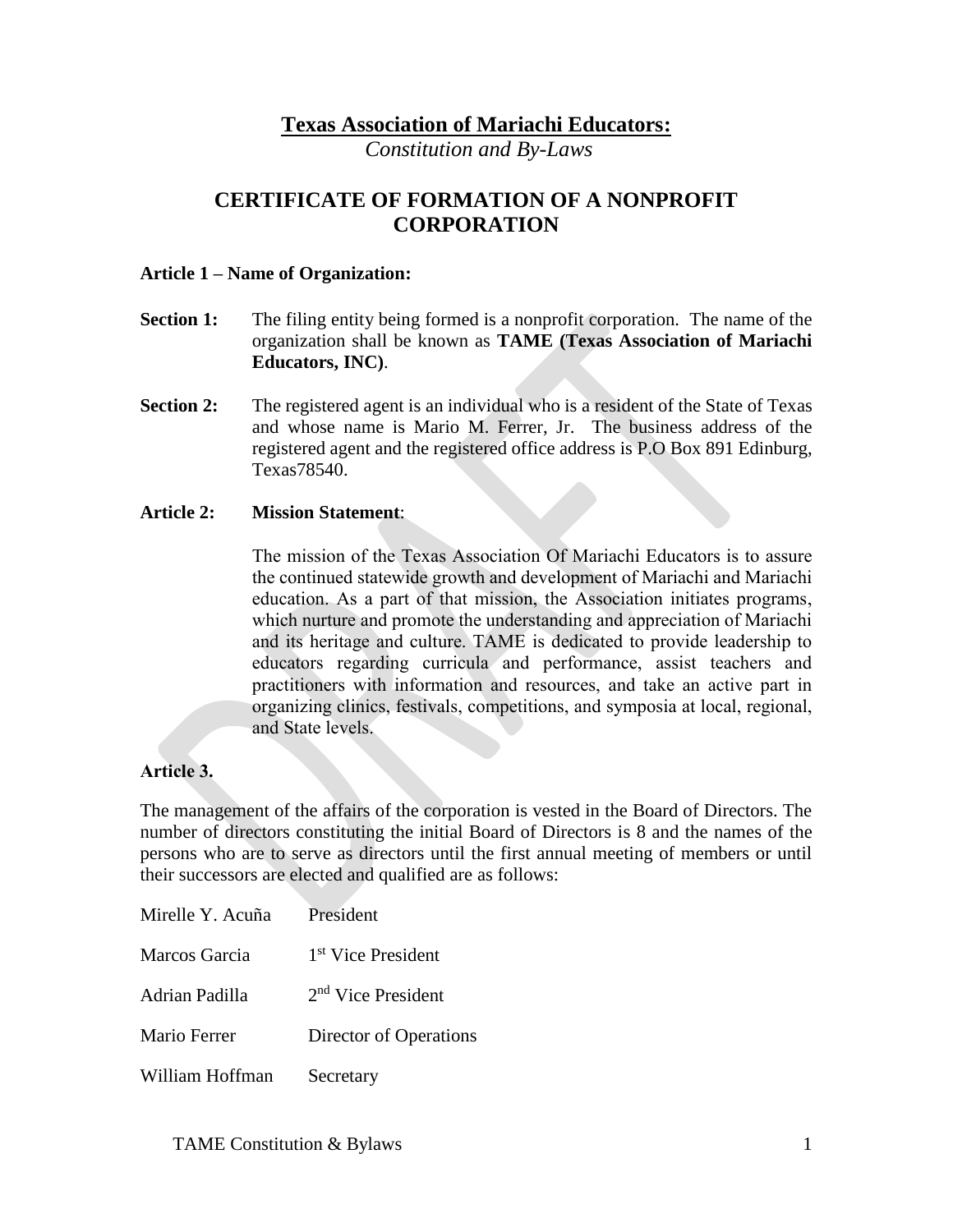| Vacancy | Treasurer |
|---------|-----------|
|---------|-----------|

Jesus Rios Historian

#### **Article 4.**

The nonprofit corporation will have members.

#### **Article 5.**

This nonprofit corporation is formed for any lawful purpose or purposes not expressly prohibited under Chapters 2 or 22 of the Texas Business Organizations Code, including any purpose described by Section 2.002 of the Code.

#### **Article 6.**

The name and address of the organizers are as follows:

| Mario Ferrer      | P.O Box 891 Edinburg, Texas 78540 |
|-------------------|-----------------------------------|
| Mirelle Acuna     | P.O Box 891 Edinburg, Texas 78540 |
| <b>Jesus Rios</b> | P.O Box 891 Edinburg, Texas 78540 |

### **BYLAWS OF THE TEXAS ASSOCIATION OF MARIACHI EDUCATORS, INC.**

These Bylaws govern the affairs of the Texas Association of Mariachi Educators, Inc., a non-profit corporation (herein, the "TAME").

### **SECTION 1. OFFICES**

### **Principal Office**

The Corporation's principal office in Texas will be located at P.O Box 891 Edinburg, Texas 78540. The Corporation may have such other offices, in Texas or elsewhere, as the Board of Directors may determine. The Board may change the location of any office of the Corporation.

#### **Registered Office and Registered Agent**

The Corporation will maintain a registered office and registered agent in Texas. The registered office may, but need not, be identical with the Corporation's principal office in Texas. The Board may change the registered office and the registered agent as permitted in the Texas Business Organizations Code.

### **SECTION 2. MEMBERS**

#### **Classes of Members**

2.01. The Corporation will have four (5) classes of members, being: Active Members, Retired Members, Student Members, Business Members, and Friend Members. A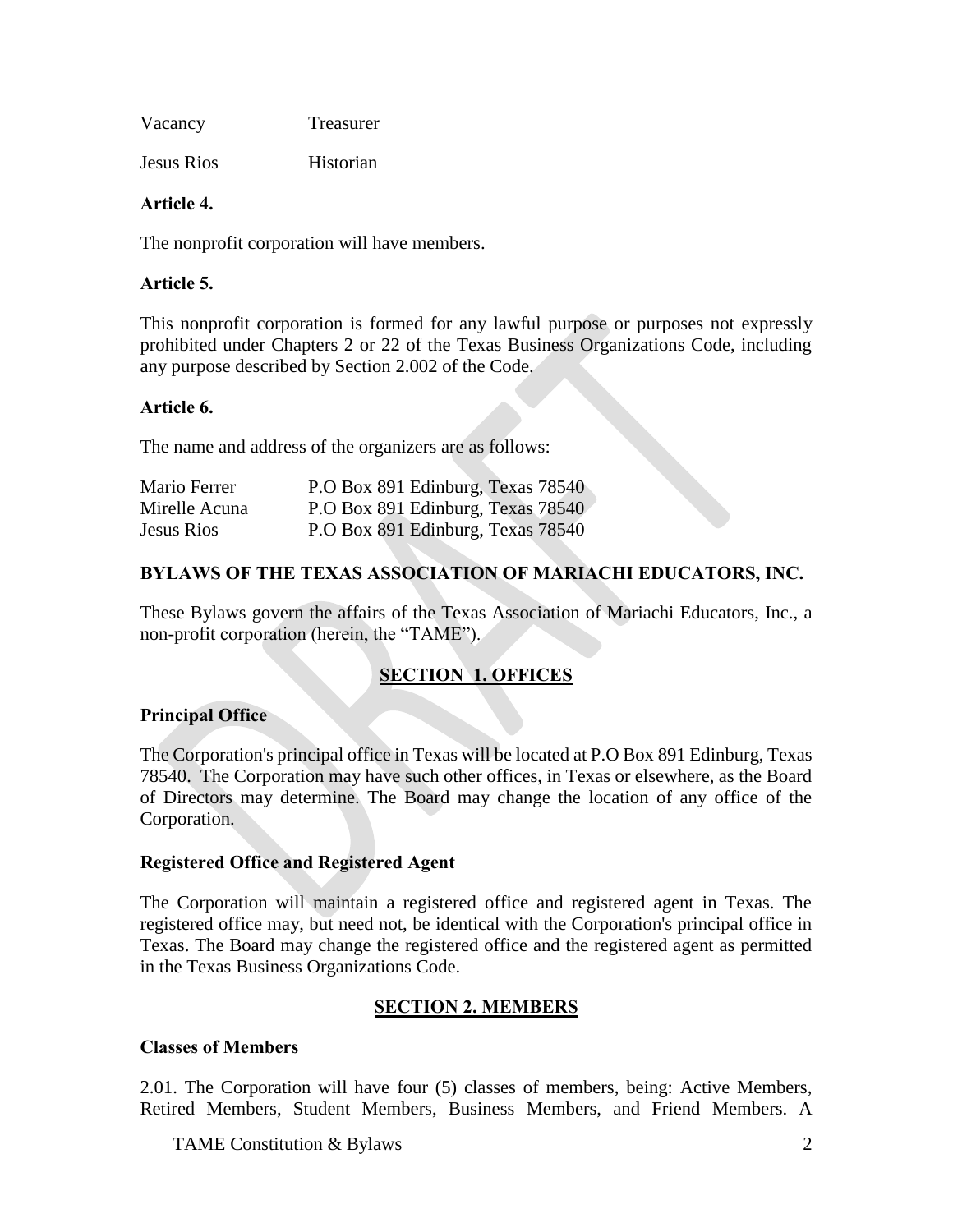description of the classes of membership is as follows:

**Active Members -** Active Membership shall be open to any individual engaged in music education activities or any person who wishes to support mariachi music education and the purposes of TAME. Payment of the prescribed dues will allow the individual the following privileges: participation in TAME activities, the right to vote, and admittance to meetings upon compliance with registration requirements. Active members include the following membership types: Directors, Educator (Other) and Administrator.

**Retired Members -** Active Members who have retired from positions in music education, music administration, or as professional musicians may continue their membership in TAME, with the exception of those who pursue full time careers in areas that would be considered to be a conflict of interest. Retired Members shall conform to all other components required of Active Members.

**Student Members –** a student who is at least 18 years of age or older enrolled full or half time in a public or private university. Students in good membership standing upon payment of dues will be allowed to attend meetings but will not be allowed to vote.

**Friend Members** – any one who is 18 years or older who is interested in pursuing the mission statement of the organization and that does not fit the qualifications of the other class of members. Friend members will be allowed to attend meetings but will not be allowed to vote.

**Business Members** – Business entities, corporations, non-profit organizations etc. that have an interest in supporting the TAME organization and/or promoting music education may become members. Business members will be allowed to attend meetings but will not be allowed to vote.

**Voting**. Only Active Members shall be eligible to vote. Each Active Member shall have one vote.

### **Membership Fees and Dues**

The Board may set and change the amount of an initiation fee, if any, and the annual dues payable to the Corporation by members of each class. Dues are payable in advance on the first day of each school year. School year will be from August 1 – July 31 of every year.

### **Voting Rights**

Each Active Member is entitled to one vote on each matter submitted to a vote of the members.

### **Disputed & Grievances**

In any dispute between members relating to the Corporation's activities, all parties involved will cooperate in good faith to resolve the dispute. If the parties cannot resolve a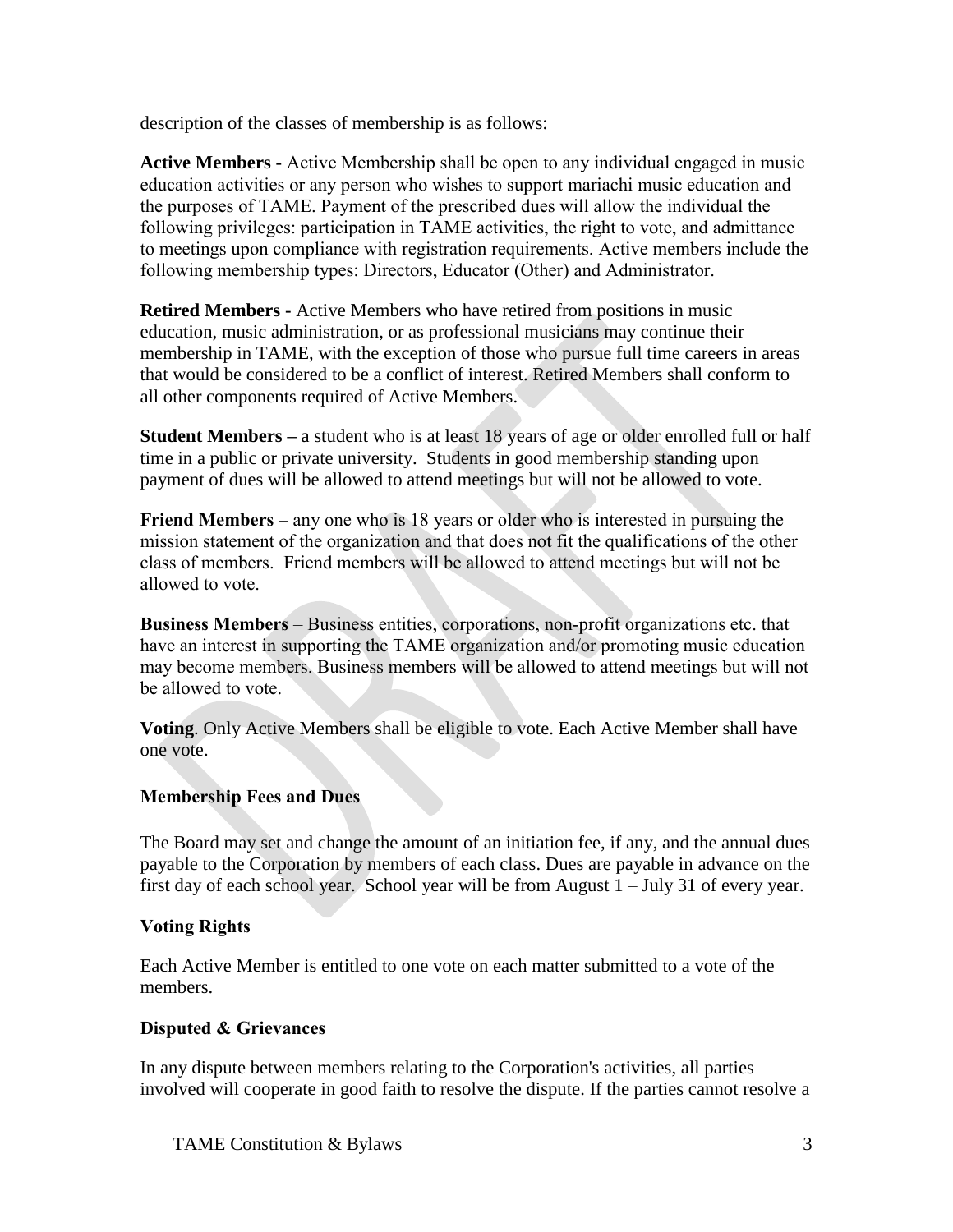dispute among themselves, they will cooperate to select one or more mediators to help resolve it. If no timely resolution of the dispute occurs through mediation, any party may demand binding arbitration as described in Civil Practice and Remedies Code Section 171.001 only if the parties have met together with a mediator. This paragraph will apply to a dispute involving the Corporation as a party relating to the sanctioning, suspending, or expelling a member from the Corporation. The Board has discretion to authorize using corporate funds for mediating or arbitrating a dispute described in this paragraph.

In the event a member files a grievance and requests a hearing, the following are the general procedures to be followed, subject to Board amendment and/or changes as necessary.

### **A. General Rules & Guidelines for Grievance Hearing:**

- 1. All individuals present are expected to be calm, courteous  $\&$  respectful at all times.
- 2. Only an individual who has been allocated time to speak or has been given the floor by the TAME Board shall be allowed to speak. One warning shall be given to any individual who interferes, interrupts or obstructs the hearing in any way. A second violation will result in the removal of the individual from the proceeding by security and/or law enforcement.
- 3. Only an individual invited and/or their legal representative shall be allowed to attend. If an individual invited wishes to send a representative in their stead, the invited must submit the request in writing to the Board for approval, at least 2 days prior to the hearing.

### **B. Hearing Procedures:**

- 1. 5-minute opening statement by TAME Board and/or their representative, explaining the procedures and codes of conduct expected by all participants.
- 2. 10-minute statement/presentation by the complainant.
- 3. 10-minute statement/presentation by the TAME Board and/or their representative.
- 4. 2-minute rebuttal by complainant
- 5. 2-minute rebuttal by TAME Board.
- 6. Break (15 30 minutes). Board Deliberation.
- 7. At the Board's sole discretion, the Board may request, at any time during the hearing, if any participants want to make a statement as part of the hearing.
- 8. 5-minute Closing Statement by Board.

### **C. Decision by Board:**

- 1. No later than 30 days after the conclusion of the hearing, the Board shall issue a final determination letter, which will be provided to the complainant and any school/district representatives.
- 2. In addition, the Board shall issue a "Summary of the Grievance Hearing Letter" to the entire membership within 30 days after the conclusion of the hearing.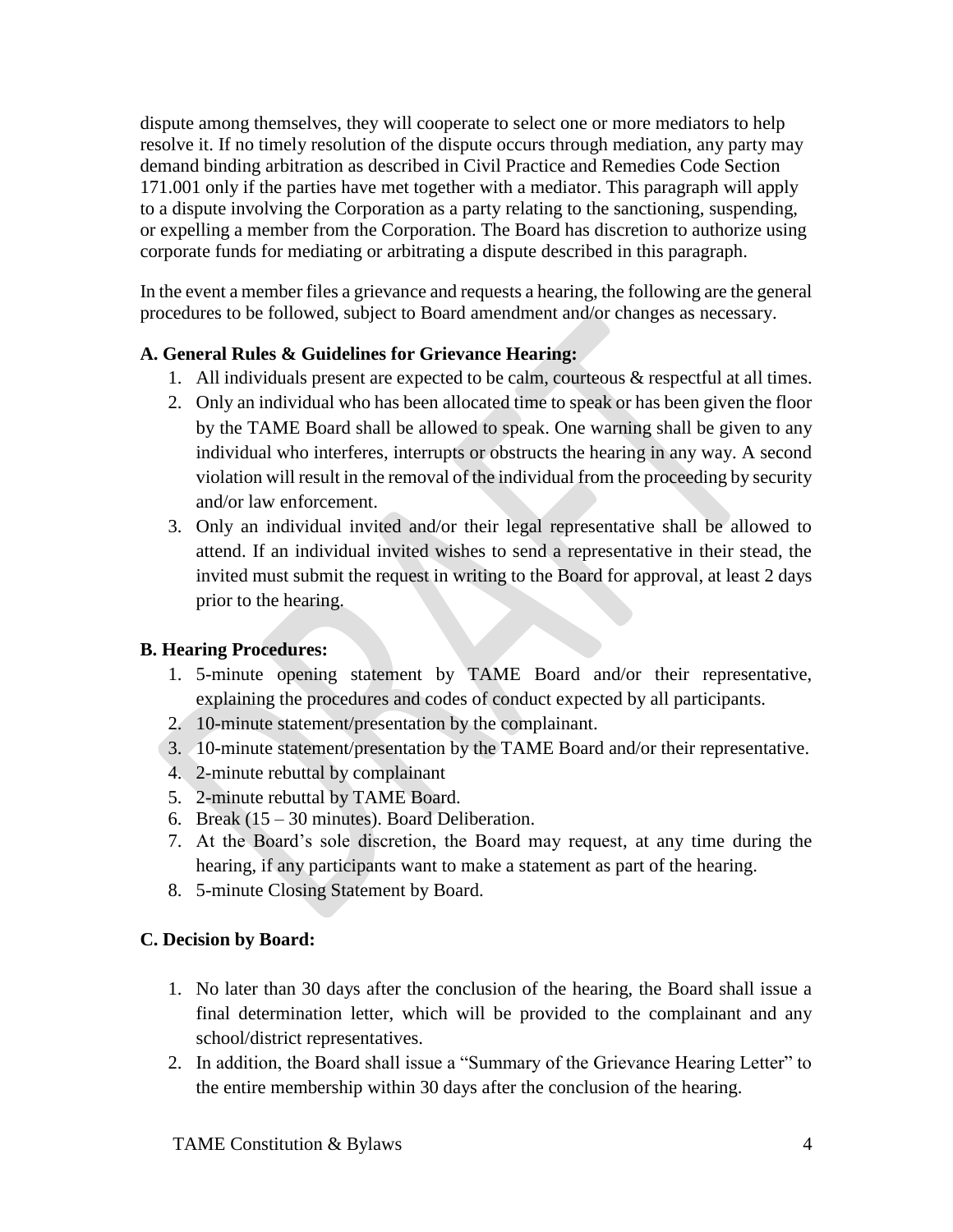#### **Sanctioning, Suspending, or Terminating Members**

The Board may impose reasonable sanctions on a member, or suspend or expel a member from the Corporation, for good cause after a hearing. Good cause includes defaulting on an obligation to the Corporation to pay fees or dues for a period of thirty (30) days following delivery of notice of default, or a material and serious violation of the Corporation's articles of incorporation, bylaws, or rules, or of law. The Board may delegate powers to a regular or ad hoc committee to conduct a hearing, make recommendations to the Board, or take action on the Board's behalf. The Board or a committee designated by the Board to handle a matter involving sanctioning, suspension, or expulsion may not take any action against a member without giving the member adequate notice and an opportunity to be heard. To be deemed adequate, notice must be in writing and delivered at least fourteen (14) days before the hearing. But shorter notice may be deemed adequate if the Board or a committee designated by the Board to handle a matter involving sanctioning, suspension, or expulsion determines that the need for a timely hearing outweighs the prejudice caused to the member and if the notice states the need for a timely hearing. If mailed, the notice will be sent by registered or certified mail, return receipt requested. A member may be represented by counsel at and before the hearing. The Board or a committee designated by the Board to handle a matter involving sanctioning, suspension, or expulsion may impose sanctions, suspend a member, or expel a member by vote of a majority of directors or a committee designated by the Board to handle a matter involving sanctioning, suspension, or expulsion who are present and voting.

### **Resignation**

Any member may resign from the Corporation by submitting a written resignation to the secretary. The resignation need not be accepted by the Corporation to be effective. A member's resignation will not relieve him or her of any obligations to pay any dues, assessments, or other charges that had accrued and were unpaid before the effective date of the resignation.

#### **Reinstatement**

A former member may submit a written request for reinstatement of membership. The Board or a committee designated by the Board to handle the matter may reinstate membership on any reasonable terms that the Board or committee deems appropriate.

#### **Transferring Membership**

Membership in the Corporation is not transferable or assignable. Membership terminates when the Corporation dissolves or a member dies. Membership is not a property right that may be transferred after a member dies.

#### **Waiving Interest in Corporate Property**

The Corporation owns all real and personal property, including all improvements located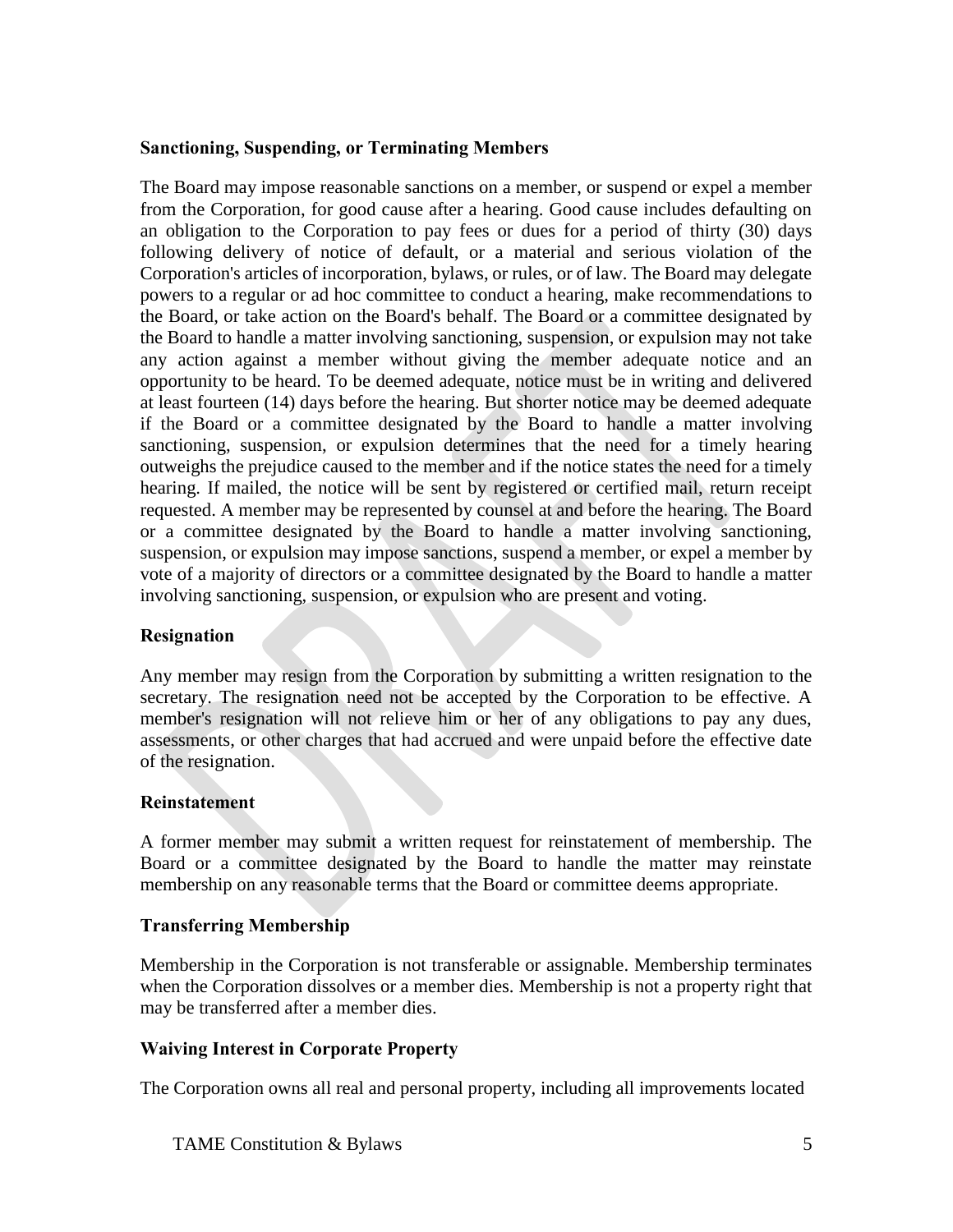on the property, acquired by the Corporation. A member has no interest in specific property of the Corporation. Each member waives the right to require partition of all or part of the Corporation's property.

### **SECTION 3. MEETINGS OF MEMBERS**

#### **Annual Meeting**

The Board will hold two annual members' meetings. The first in February at the TMEA Annual Convention. The second in July at the TBA annual convention. Both will be held at Henry B. Gonzalez Convention Center or at another time and place that the Board designates. At the annual meeting, the members will elect directors and transact any other business that may come before the meeting. If, in any year, the election of directors is not held on the day designated for the annual meeting, or at any adjournment of the annual meeting, the Board will call a special meeting of the members, as soon as possible, to elect directors.

#### **Special Meetings**

Special meetings of the members may be called by the President.

#### **Place of Meeting**

The Board may designate any place in Texas, as the place of meeting for any annual meeting or for any special meeting called by the Board. If the Board does not designate the place of meeting, the meeting will be held at the Corporation's registered office in Texas within 30 miles of its registered Office address.

#### **Notice of Meetings**

Written or printed notice (including e-mail or online webpages) of any members' meeting, not including the annual meeting, will be delivered to each member entitled to vote at the meeting not less than 10--nor more than 60--days before the date of the meeting. The record date for determining the members entitled to notice of any meeting of members will be established by the general statutes governing Texas public entities. After fixing the record date, the Board will cause to be prepared an alphabetical list of all members entitled to notice of any meeting of members. Notice will be given by or at the direction of the president or secretary, or the officers or persons calling the meeting. If all of the members meet and consent to holding a meeting, any corporate action may be taken at the meeting regardless of lack of proper notice.

### **Eligibility to Vote at Members' Meetings**

An active member in good standing is entitled to vote at a meeting of the members of the corporation. An active member in good standing is one who has paid all required fees and dues and is not suspended as of the date the meeting.

The record date for determining the members entitled to vote at any meeting of members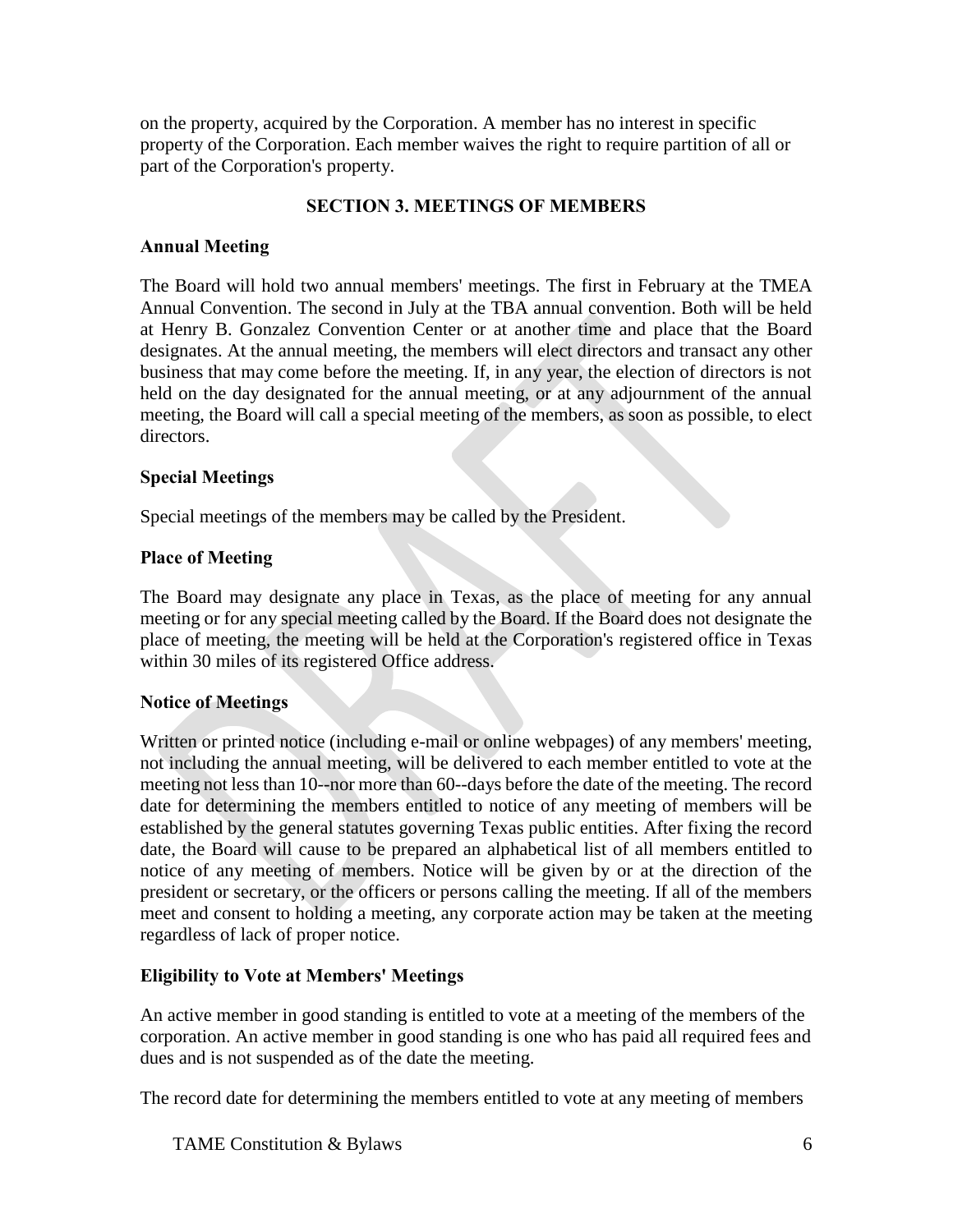will be established by the Board according to Article 1396--2.11A of the Revised Civil Statutes. After a record date is fixed, an alphabetical list of members entitled to receive notice, including their addresses and number of votes each is entitled to cast, will be prepared. The list will contain a listing of members entitled to vote at the meeting but not entitled to receive notice and will be available for inspection at the principal office of the corporation from two business days after notice is given until the meeting is held. Any member entitled to vote at the meeting is entitled to access to the list for the purpose of communicating with other members. The member or the member's agent or attorney may make the inspection on written demand and copy the list at a reasonable time and at the member's expense.

### **Membership Voting:**

The following items require membership approval:

- 1. Changes to bylaws
- 2. Date, time and location of competition/events held by TAME
- 3. Changes or updates to handbook rules

All other matters require only Board approval.

### **Quorum**

Membership Quorum: Members holding one-tenth of the votes that may be cast at a meeting who attend the meeting in person or by proxy will constitute a quorum at a meeting of members. The members present at a duly called or held meeting at which a quorum is present may continue to transact business, even if enough members leave so that less than a quorum remains. However, no action may be approved without the vote of at least a majority of the number of members required for a quorum. If a quorum is not present at any time during a meeting, a majority of the members who are present may adjourn and reconvene the meeting once without further notice.

Board of Directors Quorum: A quorum of the Board of Directors exists when a majority of the Directors are in attendance.

### **Authority of the Board of Directors:**

The Board of Directors shall have the sole authority to:

- 1. Sign contracts and agreements
- 2. Sign all government or legal documents on behalf of TAME
- 3. Adjourn meetings
- 4. Authorize payments pursuant to contracts or agreements.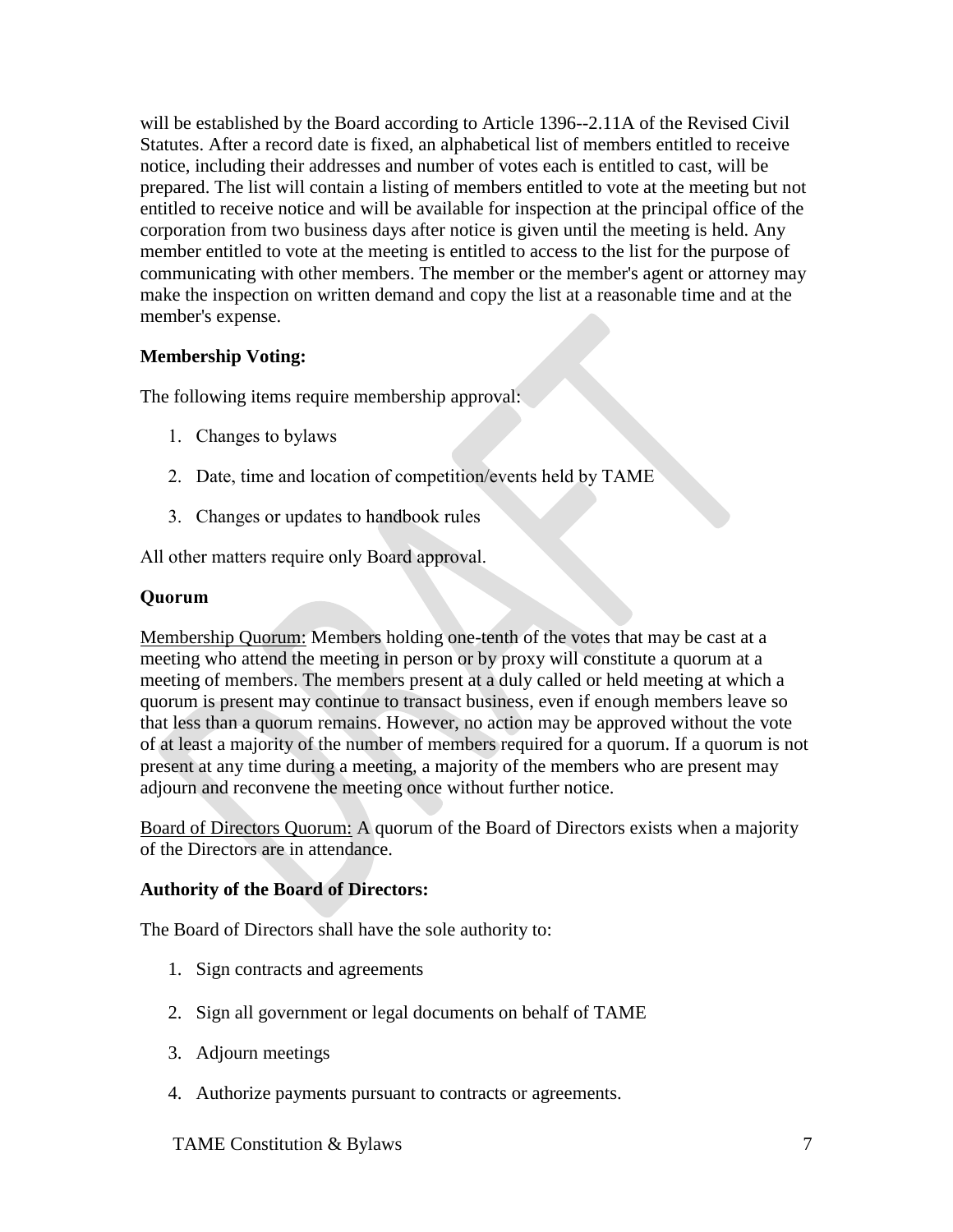5. Discuss matters subject to attorney client privilege and/or attorney work product

#### **Actions of Membership**

The membership will try to act by consensus. However, if a consensus is not available on a matter or proposal, the vote of a majority of voting members in good standing, present and entitled vote at a meeting at which a quorum is present, is enough to constitute the act of the membership unless law or the bylaws require a greater number. Voting will be by ballot, voice, or show of hands, except that any election of directors will be by ballot if demanded by any voting member at the meeting before the voting begins.

### **SECTION 4 . BOARD OF DIRECTORS**

#### **Management of Corporation**

The Board will manage corporate affairs.

#### **Number, Qualifications, and Tenure of Directors**

The number of directors will be a number determined by the Board that is not less than five and not greater than nine. Directors will be members of the Corporation and will serve as the Officers of the Corporation. Directors/Officers will hold 2 year terms. Each Director will hold office until a successor is duly elected. In the event a Director is elected to an unexpired term of a previous Director/Officer, the term shall of office shall be as long as the unexpired term. If a director/officer is elected to fill a vacant position in the middle of a term, that office will be up for election at the end of the original term. A director may be elected to succeed himself or herself in the same office or to a different position on the Board. Commencing on the date of the first annual meeting of this Corporation, the Members shall elect directors as follows:

1. Place 1: President

- 2. Place 2:  $1<sup>st</sup>$  Vice President
- 3. Place 3: 2nd Vice President
- 4. Place 4: Director of Operations
- 5. Place 5: Secretary
- 6. Place 6: Treasurer
- 7. Place 7: Historian

The Corporation's officers will be above positions. The Board may create additional officer positions, define the authority and duties of each such position, and the Members may elect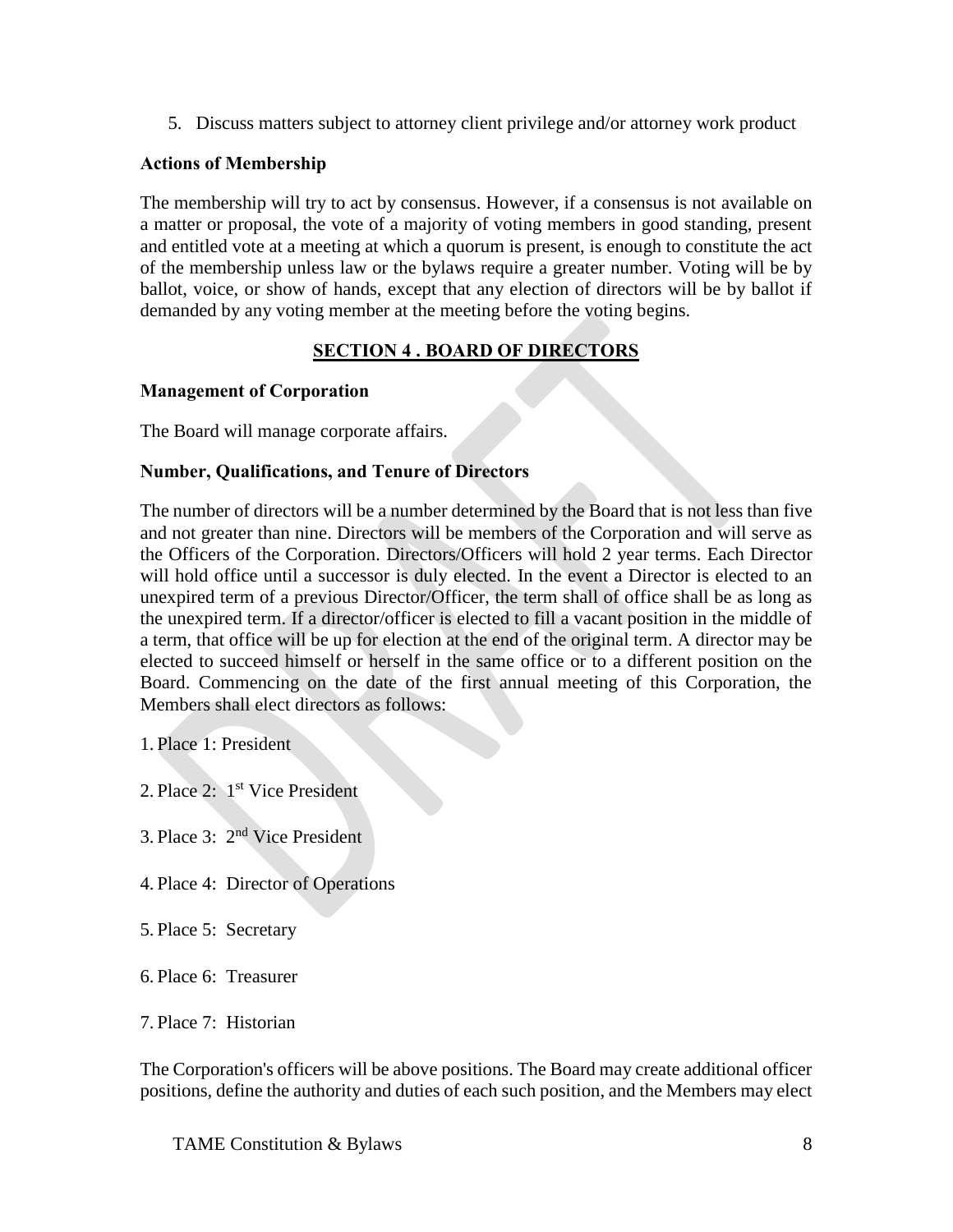or appoint persons to fill the positions. The same person may hold any two or more offices, except for president and secretary.

# **SECTION 5**. **OFFICERS**

SECTION 1. (a). EXECUTIVE BOARD. The Executive Board shall consist of the President, 1st Vice President, 2<sup>nd</sup> Vice President, Director of Operations, Secretary, Treasurer, and Historian.

SECTION 1. (b). THE PRESIDENT. The presiding officer shall be the President who shall be an Active member of TAME and reside in and be employed full-time or be an active retired member in an administrative or teaching capacity in the field of music in the State of Texas.

SECTION 1. (c). 1<sup>st</sup> VICE-PRESIDENT. The presiding officer shall be an Active member of TAME and reside in and be employed full-time or be an active retired member in an administrative or teaching capacity in the field of music in the State of Texas.

SECTION 1. (d). 2nd VICE-PRESIDENT. The presiding officer shall be an Active member of TAME and reside in and be employed full-time or be an active retired member in an administrative or teaching capacity in the field of music in the State of Texas.

SECTION 1. (e). THE DIRECTOR OF OPERATIONS. The presiding officer shall be an Active member of TAME and reside in and be employed full-time or be an active retired member in an administrative or teaching capacity in the field of music in the State of Texas. The execution of TAME policies and activities shall be vested in the office of the Director of Operations.

SECTION 1. (f). SECRETARY. The presiding officer shall be an Active member of TAME and reside in and be employed full-time or be an active retired member in an administrative or teaching capacity in the field of music in the State of Texas.

SECTION 1. (g). TREASURER. The presiding officer shall be an Active member of TAME and reside in and be employed full-time or be an active retired member in an administrative or teaching capacity in the field of music in the State of Texas.

SECTION 1. (h).  $1<sup>st</sup>$  HISTORIAN. The presiding officer shall be an Active member of TAME and reside in and be employed full-time or be an active retired member in an administrative or teaching capacity in the field of music in the State of Texas.

SECTION 2. (a). DUTIES OF THE EXECUTIVE BOARD. The Executive Board shall: (1) be responsible for the business management and operation of TAME and for the management and control of the funds thereof; (2) determine the time and place of meetings and cooperate with the President in the planning of such meetings; (3) represent and act for the State Board of Directors in the intervals between the meetings of that body; (4) adopt the annual budget; (5) provide for an annual audit of TAME accounts by a duly qualified accountant; (6) appoint a custodian of all TAME assets and order an annual audit thereof; (7) prescribe duties and compensation, while maintaining full supervision and control; (8)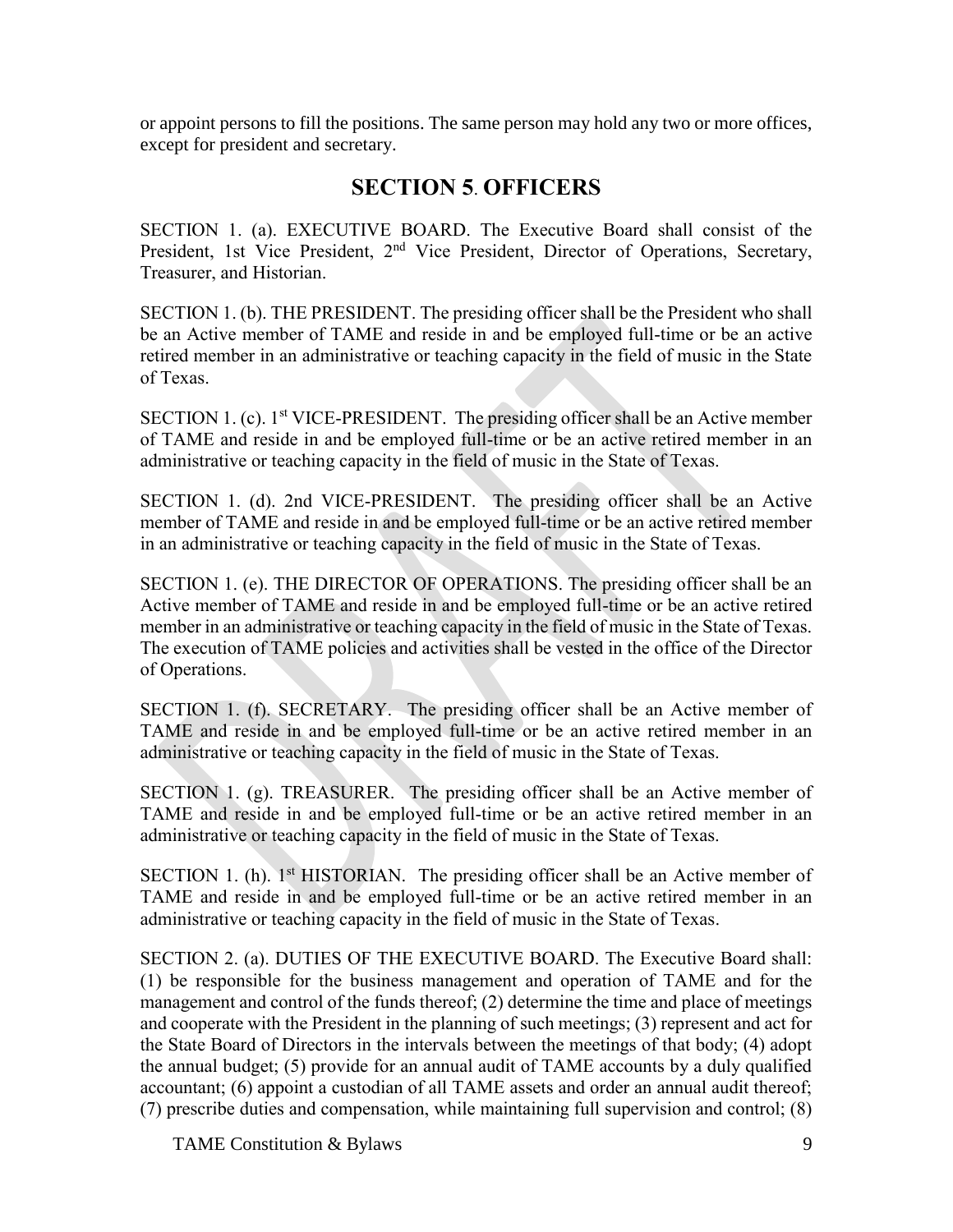appoint an editor, editors, or an editorial board for official publications while maintaining full supervision and control; (9) approve Presidential appointments to fill vacancies in State offices; (10) establish Area boundaries in consultation with the Director of Music Activities of the University Interscholastic League; and (11) have authority to pass upon all matters referred to it by the membership of TAME in the annual meeting held on the Friday of TMEA, by the State Board of Directors, and by the President.

SECTION 2. (b). MEETINGS OF THE EXECUTIVE BOARD. The Executive Board shall meet on call of the President or on a signed written request by a majority of its voting membership.

SECTION 2. (c). EXECUTIVE AUTHORITY. The executive authority not defined, not delegated nor prohibited herein is reserved to the Executive Board.

SECTION 3. (a). DUTIES OF THE PRESIDENT. The President shall: (1) be the presiding officer at TAME meetings of the general membership, State Board of Directors and Executive Board; (2) with the approval of the Executive Board, appoint committees and their members; (3) fill by appointment any vacancy in the State Division offices and; (4) represent TAME or appoint an alternate for relevant state and national meetings deemed pertinent to the welfare of TAME; (5) be responsible for the overall program at the annual TAME meeting; (6) serve as member of the budget committee; and (7) perform all other duties pertaining to the office. The President may appoint a Parliamentarian. The President shall be an ex-officio member of all appointed committees.

SECTION 3. (b). **ELECTION AND** TERM OF OFFICE. The President shall serve a term of two (2) years and may service no more than 2 successive terms. The term shall begin immediately following the close of the annual meeting.

SECTION 3. (c). VACANCY IN OFFICE. During the absence of the President or in the event of vacancy in the Presidential office for any reason, the 1<sup>st</sup> Vice-President shall be elected from and by the Executive Board.

SECTION 4. (a). DUTIES OF THE VICE-PRESIDENT. The Vice-President shall: (1) be the presiding officer at all meetings in the absence of the President; (2) with the approval of the Executive Board, appoint special committees necessary to the operation of TAME; (3) oversee a specific division (i.e. 4A/5A) as assigned by the President; (4) be responsible for implementing the overall activities of TAME; and (5) serve as a member of the Executive Board and the State Board of Directors.

SECTION 4. (b). NOMINATION. At the annual meeting, the nominees will be accepted.

SECTION 4. (c). ELECTION AND TERM OF OFFICE. Elections will take place during the February annual meeting (unless there is a vacancy). Each office will have two-year term.

SECTION 4. (d). VACANCY IN OFFICE. In the event of a vacancy in the office of Vice-President, that office shall remain vacant until the Board of Directors appoints a replacement or until the Clinic/ Convention at which time a special election will be held.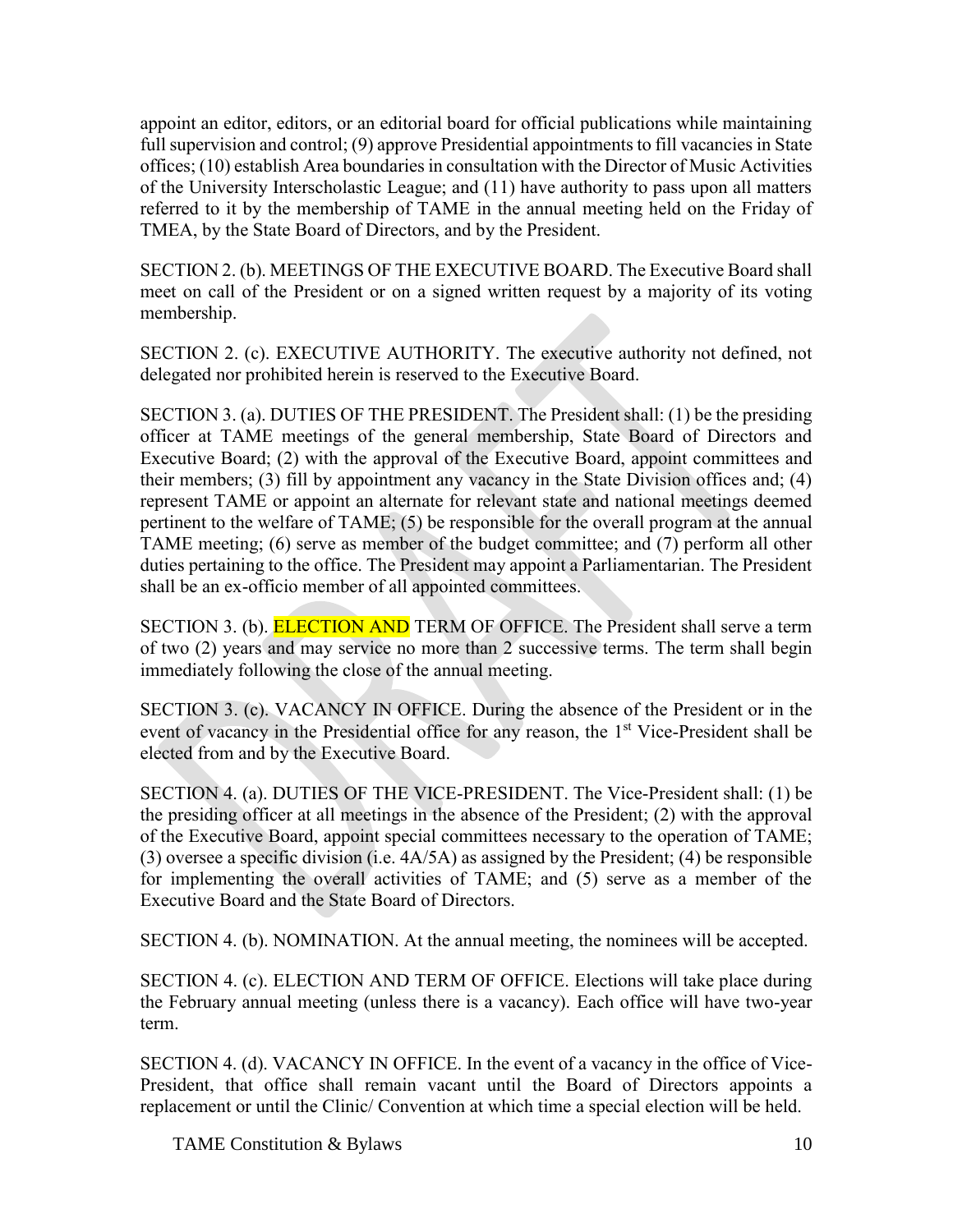SECTION 5. (a). DUTIES OF THE DIRECTOR OF OPERATIONS. The Director of Operations shall: (1) serve as a member of the Executive Board, the State Board of Directors, and the Budget Committee; (2) be responsible for the Annual Report; (3) be responsible for maintaining status with the IRS; (4) sign contracts; and (5) perform other duties as requested by the President.

SECTION 5. (b). NOMINATION. At the annual meeting, the nominees will be accepted.

SECTION 5. (c). ELECTION AND TERM OF OFFICE. Elections will take place during the February annual meeting (unless there is a vacancy). Each office will have two-year term.

SECTION 5. (d). VACANCY IN OFFICE. In the event of a vacancy in the office of Director of Operations, that office shall remain vacant until the Board of Directors appoints a replacement or until the Clinic/ Convention at which time a special election will be held.

SECTION 6. (a). DUTIES OF THE SECRETARY. The Secretary shall: (1) serve as a member of the Executive Board, the State Board of Directors, and the Budget Committee; (2) be responsible for record keeping of meetings; (3) be responsible for providing minutes and agendas for all meetings; (4) perform other duties as requested by the President.

SECTION 6. (b). NOMINATION. At the annual meeting, the nominees will be accepted.

SECTION 6. (c). ELECTION AND TERM OF OFFICE. Elections will take place during the February annual meeting (unless there is a vacancy). Each office will have two-year term.

SECTION 6. (d). VACANCY IN OFFICE. In the event of a vacancy in the office of Secretary, that office shall remain vacant until the Board of Directors appoints a replacement or until the Clinic/ Convention at which time a special election will be held.

SECTION 7. (a). DUTIES OF THE TREASURER. The Treasurer shall: (1) serve as a member of the Executive Board, the State Board of Directors, and the Budget Committee; (2) be responsible for the Annual Financial Report; (3) keep all financial records; (4) provide financial statements for review of the membership at every meeting; and (5) keep all bank accounts in good standing.

SECTION 7. (b). NOMINATION. At the annual meeting, the nominees will be accepted.

SECTION 7. (c). ELECTION AND TERM OF OFFICE. Elections will take place during the February annual meeting (unless there is a vacancy). Each office will have two-year term.

SECTION 7. (d). VACANCY IN OFFICE. In the event of a vacancy in the office of Treasurer, that office shall remain vacant until the Board of Directors appoints a replacement or until the Clinic/ Convention at which time a special election will be held.

SECTION 8. (a). DUTIES OF THE HISTORIAN. The Historian shall: (1) serve as a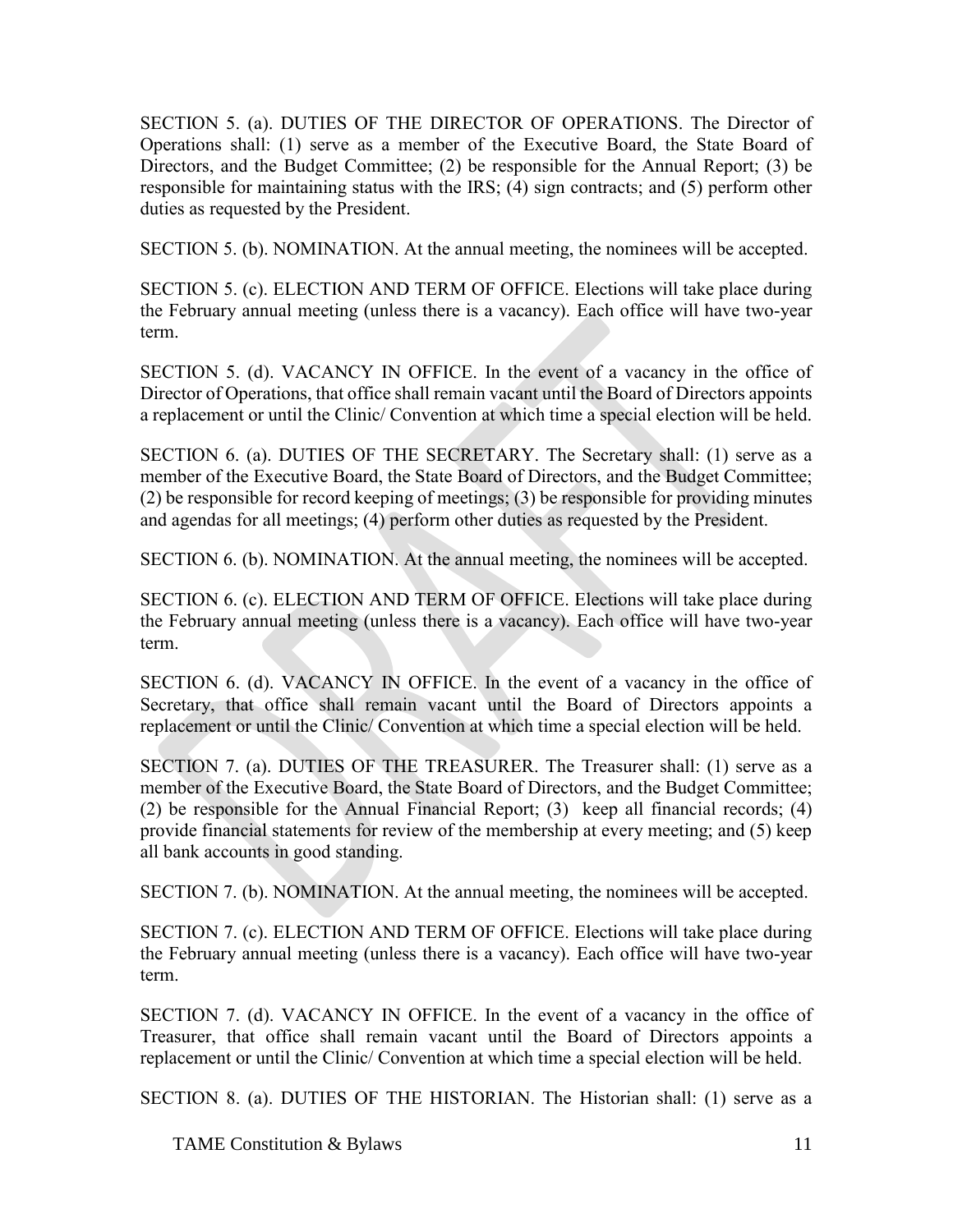member of the Executive Board, the State Board of Directors, and the Budget Committee; (2) be responsible for keeping all records of song selections performed by each group; and (3) be responsible for keeping record of all results.

SECTION 8. (b). NOMINATION. At the annual meeting, the nominees will be accepted.

SECTION 8. (c). ELECTION AND TERM OF OFFICE. Elections will take place during the February annual meeting (unless there is a vacancy). Each office will have two-year term.

SECTION 8. (d). VACANCY IN OFFICE. In the event of a vacancy in the office of Historian, that office shall remain vacant until the Board of Directors appoints a replacement or until the Clinic/ Convention at which time a special election will be held.

### **Nominating Directors**

At any meeting at which the election of a director is held, a voting member in good standing may nominate a person with the second of any other voting member in good standing. The nomination shall be to a specific Place on the Board. The secretary will include the names nominated by that committee, and any report of the committee, with the notice of the meeting at which the election occurs.

# **Electing Directors**

A person who meets the qualifications for director and who has been duly nominated may be elected as a director. Directors will be elected to the particular Place for which such person has been nominated by the vote of the membership. Each director will hold office for two years. A director may be elected to succeed himself or herself as director. Directors will be elected at the annual meeting of the members..

### **Vacancies**

The Board will fill any vacancy in the Board and any director position to be filled due to an increase in the number of directors. A vacancy is filled by the affirmative vote of a majority of the remaining directors, even if it is less than a quorum of the Board, or if it is a sole remaining director. A director selected to fill a vacancy will serve the unexpired term of his or her predecessor in office.

# **Regular Meetings**

The Board may provide for regular meetings by resolution stating the time and place of such meetings. The meetings may be held inside Texas, and will be held at the Corporation's registered office in Texas if the resolution does not specify the location of the meetings. No notice of regular Board meetings is required other than a Board resolution stating the time and place of the meetings.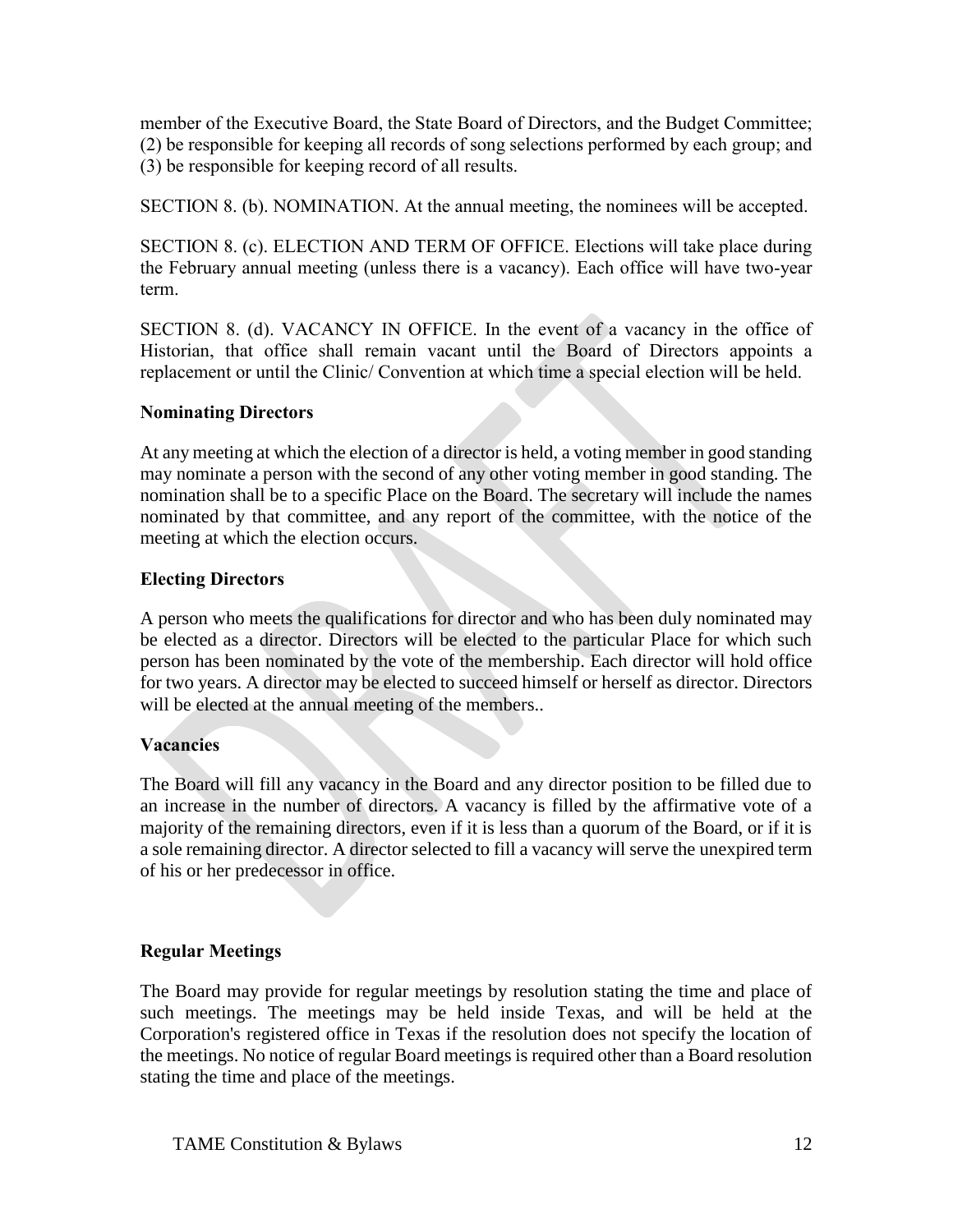### **Special Meetings**

Special Board meetings may be called by, or at the request of, the president or any two directors. A person or persons authorized to call special meetings of the Board may fix any place within Texas as the place for holding a special meeting. The person or persons calling a special meeting will inform the secretary of the corporation of the information to be included in the notice of the meeting. The secretary of the Corporation will give notice to the directors as these bylaws require.

#### **Notice**

Written or printed notice of any special meeting of the Board will be delivered to each director not less than seven (7), nor more than thirty (30) days before the date of the meeting. The notice will state the place, day, and time of the meeting; who called it; and the purpose or purposes for which it is called.

#### **Quorum**

A majority of the number of directors then in office constitutes a quorum for transacting business at any Board meeting. The directors present at a duly called or held meeting at which a quorum is present may continue to transact business even if enough directors leave the meeting so that less than a quorum remains. However, no action may be approved without the vote of at least a majority of the number of directors required for a quorum. If a quorum is never present at any time during a meeting, a majority of the directors present may adjourn and reconvene the meeting once without further notice.

#### **Duties of Directors**

Directors will discharge their duties, including any duties as committee members, in good faith, with ordinary care, and in a manner they reasonably believe to be in the Corporation's best interest. In this context, the term ''ordinary care'' means the care that ordinarily prudent persons in similar positions would exercise under similar circumstances. In discharging any duty imposed or power conferred on directors, directors may, in good faith, rely on information, opinions, reports, or statements, including financial statements and other financial data, concerning the Corporation or another person that has been prepared or presented by a variety of persons, including officers and employees of the Corporation, professional advisors or experts such as accountants or legal counsel. A director is not relying in good faith if he or she has knowledge concerning a matter in question that renders reliance unwarranted.

Directors are not deemed to have the duties of trustees of a trust with respect to the Corporation or with respect to any property held or administered by the Corporation, including property that may be subject to restrictions imposed by the donor or transferor of the property.

#### **Duty To Avoid Improper Distributions**

Directors who vote for or assent to improper distributions are jointly and severally liable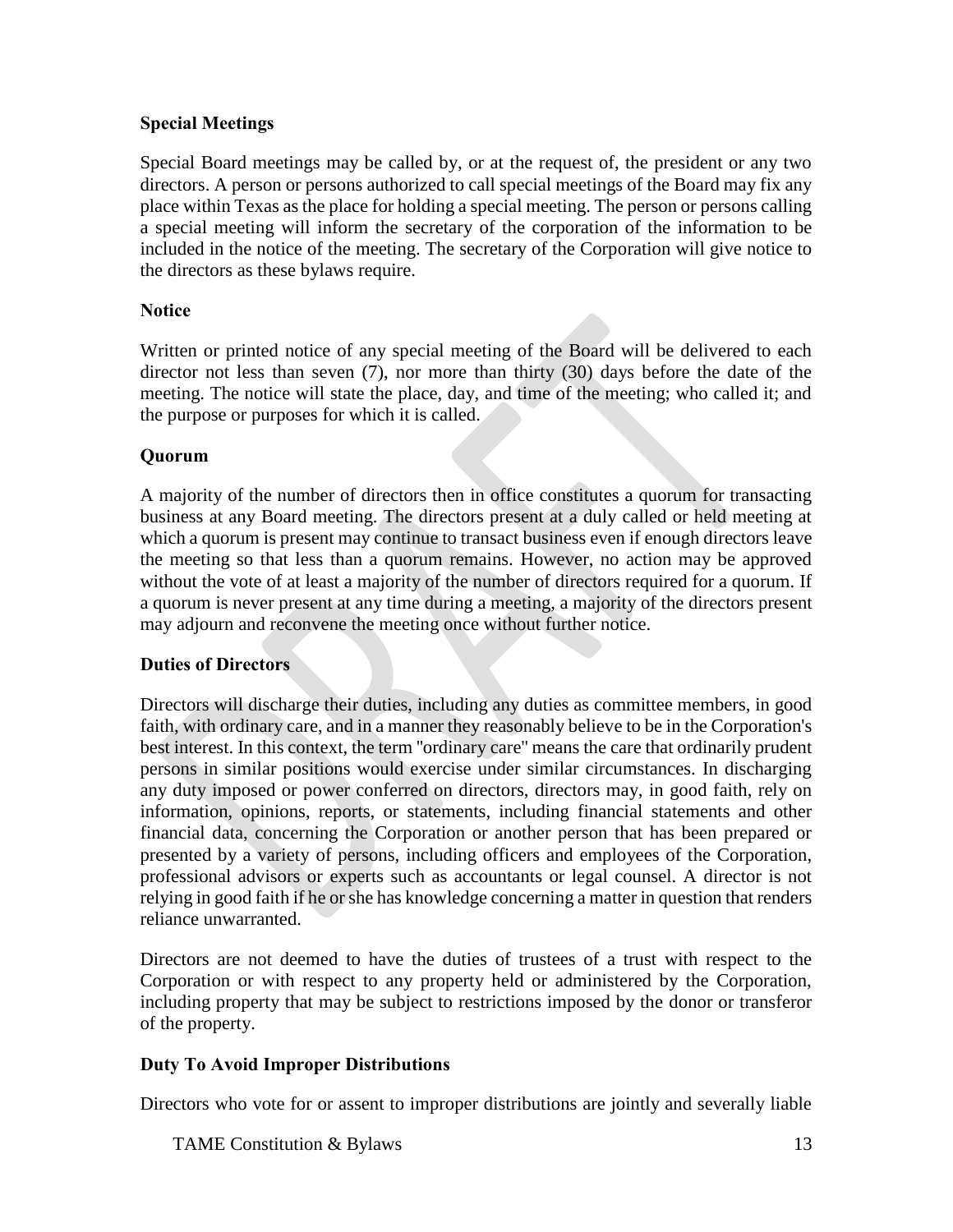to the Corporation for the value of improperly distributed assets, to the extent that, as a result of the improper distribution or distributions, the corporation lacks sufficient assets to pay its debts, obligations, and liabilities. Any distribution made when the Corporation is insolvent, other than in payment of corporate debts, or any distribution that would render the Corporation insolvent, is an improper distribution. A distribution made during liquidation without payment and discharge of or provision for payment and discharge of all known debts, obligations, and liabilities is also improper. Directors present at a Board meeting at which the improper action is taken are presumed to have assented, unless they dissent in writing. The written dissent must be filed with the secretary of the Corporation before adjournment of the meeting in question or mailed to the secretary by registered mail immediately after adjournment.

A director is not liable if, in voting for or assenting to a distribution, the director (1) relies in good faith and with ordinary care on information, opinions, reports, or statements, including financial statements and other financial data, prepared or presented by one or more officers or employees of the Corporation; legal counsel, public accountants, or other persons as to matters the director reasonably believes are within the person's professional or expert competence; or a committee of the Board of which the director is not a member; (2) while acting in good faith and with ordinary care, considers the Corporation's assets to be at least that of their book value; or (3) in determining whether the Corporation made adequate provision for paying, satisfying, or discharging all of its liabilities and obligations, relied in good faith and with ordinary care on financial statements or other information concerning a person who was or became contractually obligated to satisfy or discharge some or all of these liabilities or obligations. Furthermore, directors are protected from liability if, in exercising ordinary care, they acted in good faith and in reliance on the written opinion of an attorney for the Corporation.

Directors held liable for an improper distribution are entitled to contribution from persons who accepted or received the improper distributions knowing they were improper. Contribution is in proportion to the amount received by each such person.

### **Delegating Duties**

Directors may select advisors and delegate duties and responsibilities to them, such as the full power to buy or otherwise acquire stocks, bonds, securities, and other investments on the Corporation's behalf; and to sell, transfer, or otherwise dispose of the Corporation's assets and properties at a time and for a consideration that the advisor deems appropriate. The directors have no liability for actions taken or omitted by the advisor if the Board acts in good faith and with ordinary care in selecting the advisor. The Board may remove or replace the advisor at any time and without any cause whatsoever.

### **Interested Directors**

Contracts or transactions between directors, officers, or members who have a financial interest in the matter are not void or voidable solely for that reason. Nor are they void or voidable solely because the director, officer, or member is present at or participates in the meeting that authorizes the contract or transaction, or solely because the interested party's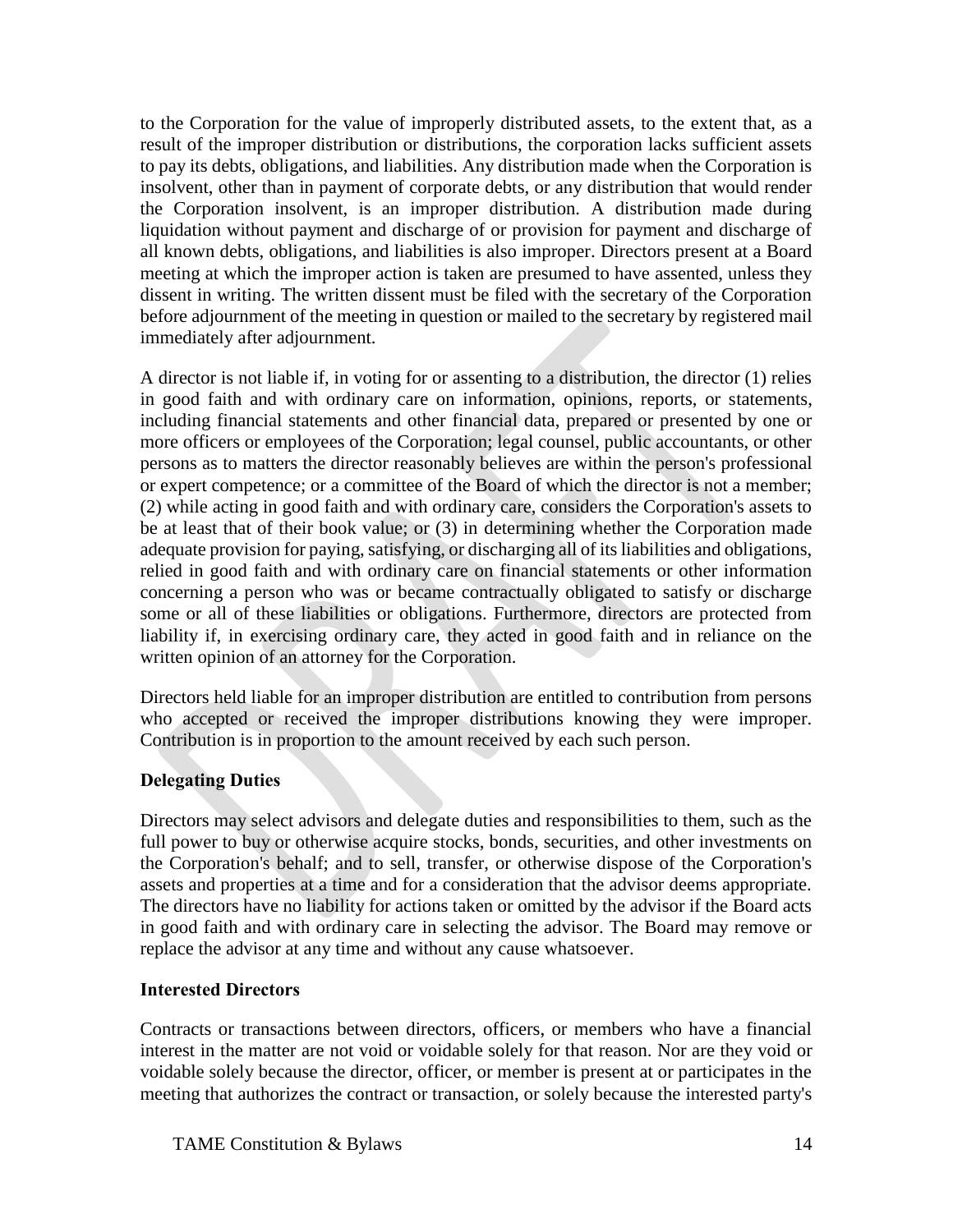votes are counted for the purpose. However, every director with any personal interest in the transaction must disclose all material facts concerning the transaction, including all potential personal benefit and potential conflicts of interest, to the other members of the Board or other group authorizing the transaction. The transaction must be approved by a majority of the uninterested directors or other group with the authority to authorize the transaction.

#### **Actions of Board of Directors**

The Board will try to act by consensus. However, if a consensus is not available, the vote of a majority of directors present and voting at a meeting at which a quorum is present is enough to constitute the act of the Board, unless the act of a greater number is required by law or by some other provision of these Bylaws. A director who is present at a meeting and abstains from a vote is considered to be present and voting for the purpose of determining the Board's decision. For the purpose of determining the decision of the Board, a director who is represented by proxy in a vote is considered present.

#### **Compensation**

Directors may not receive salaries for their services. The Board may adopt a resolution providing for paying directors a fixed sum and expenses of attendance, if any, for attending each Board meeting or Competition/Contest. A director may serve the Corporation in any other capacity and receive compensation for those services. Any compensation that the Corporation pays to a director will be reasonable and commensurate with the services performed.

### **SECTION 6 COMMITTEES**

#### **Establishing Committees**

The Board may adopt a resolution establishing one or more committees delegating specified authority to a committee, and appointing or removing members of a committee. A committee will include one or more directors and may include persons who are not directors. If the Board delegates any of its management authority to a committee, the majority of the committee will consist of directors. The Board may also delegate to the president its power to appoint and remove members of a committee that has not been delegated any management authority of the Board. The Board may establish qualifications for membership on a committee.

Establishing a committee or delegating authority to it will not relieve the Board, or any individual director, of any responsibility imposed by these Bylaws or otherwise imposed by law. No committee or person has the authority of the Board to:

. (a) Amend the articles of incorporation.

. (b) Adopt a plan of merger or of consolidation with another corporation.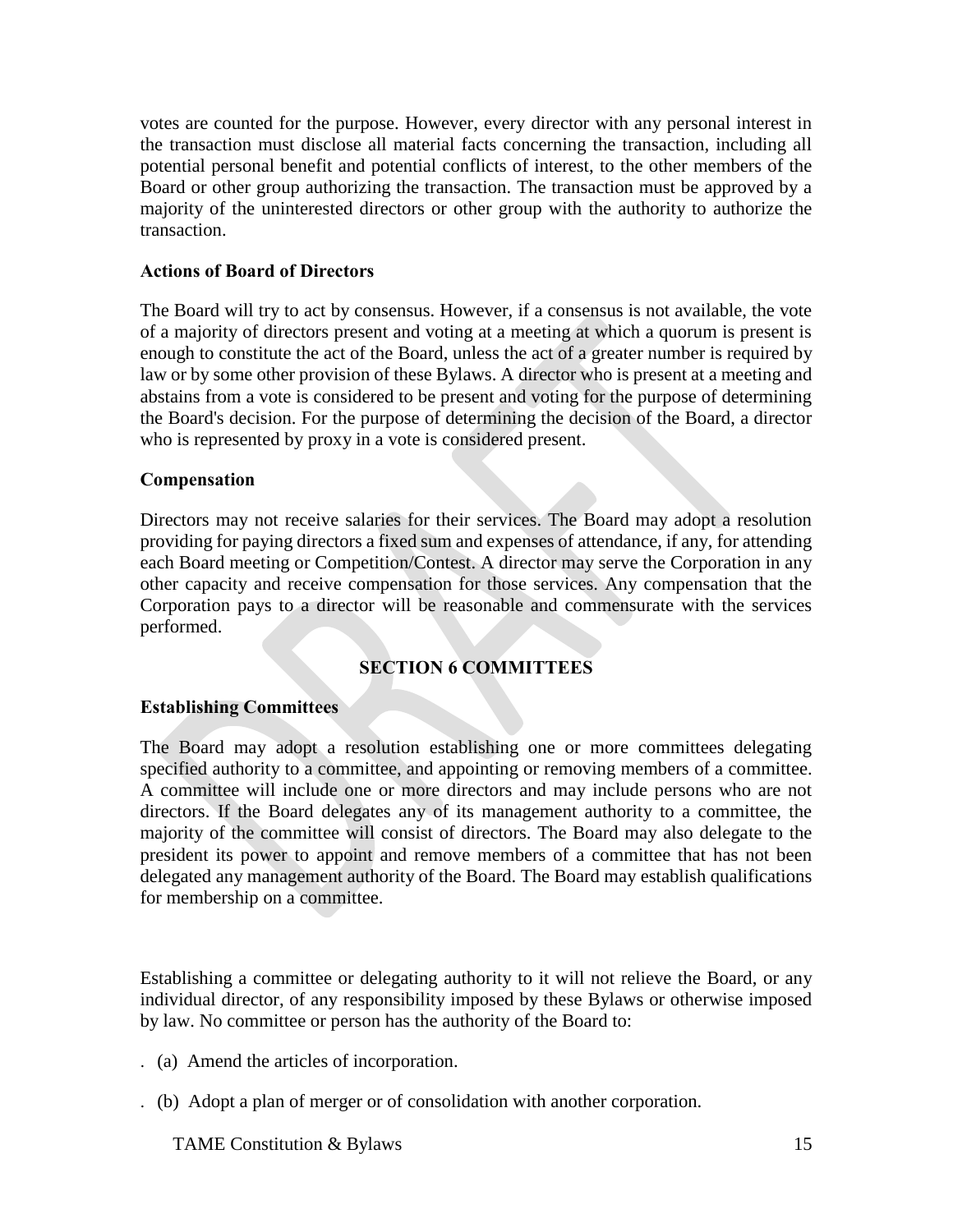- . (c) Authorize the sale, lease, exchange, or mortgage of all or substantially all of the Corporation's property and assets.
- . (d) Authorize voluntary dissolution of the Corporation.
- . (e) Revoke proceedings for voluntary dissolution of the Corporation.
- . (f) Adopt a plan for distributing the Corporation's assets.
- . (g) Amend, alter, or repeal these Bylaws.
- . (h) Elect, appoint, or remove a member of a committee or a director or officer of the Corporation
- . (i) Approve any transaction to which the Corporation is a party and that involves a potential conflict of interest.
- . (j) Take any action outside the scope of authority delegated to it by the Board.
- . (k) Take final action on a matter requiring membership approval.

### **Term of Office**

Each committee member will continue to serve on the committee until the next annual members' meeting and until a successor is elected or appointed. However, a committee member's term may end earlier if the committee is terminated, or if the member dies, ceases to qualify, resigns, or is removed as a member. A vacancy on a committee may be filled by an appointment or election made in the same manner as an original appointment or election. A person appointed or elected to fill a vacancy on a committee will serve for the unexpired portion of the terminated committee member's term.

### **Chair and Vice-Chair**

One member of each committee will be designated as the committee chair, and another member of each committee will be designated as the vice-chair. The chair and vice-chair will be appointed by the president. The chair will call and preside at all meetings of the committee. When the chair is absent, cannot act, or refuses to act, the vice-chair will perform the chair's duties. When a vice-chair acts for the chair, the vice-chair has all the powers of--and is subject to all the restrictions on--the chair. The president can appoint him/herself as chair.

### **Notice of Meetings**

Written or printed notice of a committee meeting will be delivered to each member of a committee not less than seven (7) nor more than thirty (30) days before the date of the meeting. The notice will state the place, day, and time of the meeting, and the purpose or purposes for which it is called.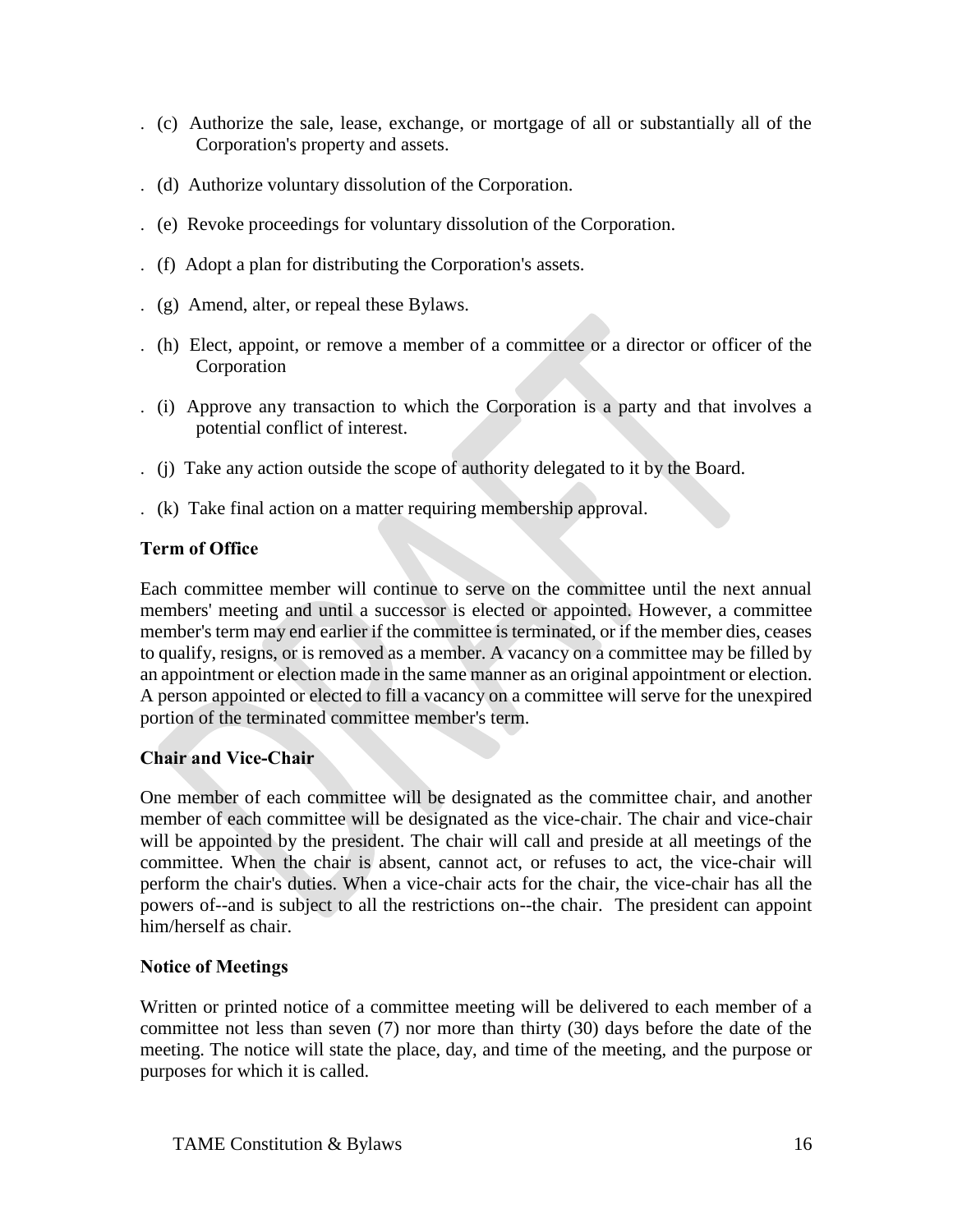### **Quorum**

One-half of the number of committee members constitutes a quorum for transacting business at any meeting of the committee. The committee members present at a duly called or held meeting at which a quorum is present may continue to transact business even if enough committee members leave the meeting so that less than a quorum remains. However, no action may be approved without the vote of at least a majority of the number of committee members required for a quorum. If a quorum is never present at any time during a meeting, the chair may adjourn and reconvene the meeting once without further notice.

### **Actions of Committees**

Committees will try to take action by consensus. However, if a consensus is not available, the vote of a majority of committee members present and voting at a meeting at which a quorum is present is enough to constitute the act of the committee unless the act of a greater number is required by statute or by some other provision of these Bylaws. A committee member who is present at a meeting and abstains from a vote is considered to be present and voting for the purpose of determining the act of the committee.

#### **Proxies**

A committee member may not vote by proxy.

### **Compensation**

Committee members may not receive salaries for their services. The Board may adopt a resolution providing for paying committee members a fixed sum and expenses of attendance, if any, for attending each meeting of the committee. A committee member may serve the Corporation in any other capacity and receive compensation for those services. Any compensation that the Corporation pays to a committee member will be reasonable and commensurate with the services performed.

#### **Rules**

Each committee may adopt its own rules, consistent with these Bylaws or with other rules that may be adopted by the Board.

### **SECTION 7 TRANSACTIONS OF CORPORATION**

#### **Contracts**

The Board may authorize any officer or agent of the Corporation to enter into a contract or execute and deliver any instrument in the name of, and on behalf of, the Corporation. This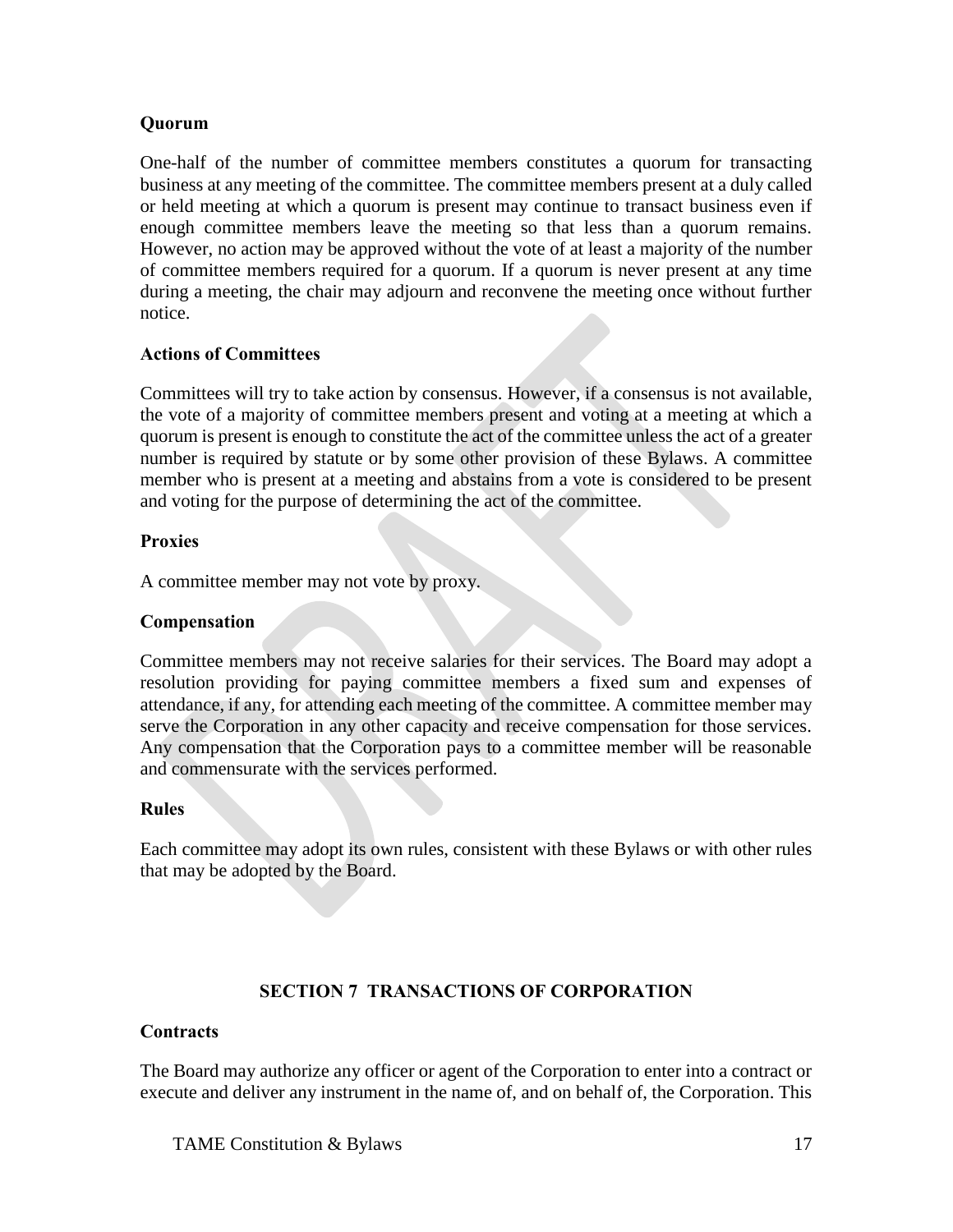authority may be limited to a specific contract or instrument, or it may extend to any number and type of possible contracts and instruments.

### **Deposits**

All the Corporation's funds will be deposited to the credit of the Corporation in banks, trust companies, or other depositaries that the Board selects.

#### **Gifts**

The Board may accept, on the Corporation's behalf, any contribution, gift, bequest, or devise for the general purposes or for any special purpose of the Corporation. The Board may make gifts and give charitable contributions not prohibited by these Bylaws, the articles of incorporation, state law, and provisions set out in federal tax law that must be complied with to maintain the Corporation's federal and state tax status.

#### **Potential Conflicts of Interest**

The Corporation may not make any loan to a director or officer of the Corporation. A member, director, officer, or committee member of the Corporation may lend money to- and otherwise transact business with--the Corporation except as otherwise provided by these Bylaws, the articles of incorporation, and applicable law. Such a person transacting business with the Corporation has the same rights and obligations relating to those matters as other persons transacting business with the Corporation. The Corporation may not borrow money from--or otherwise transact business with--a member, director, officer, or committee member of the Corporation unless the transaction is described fully in a legally binding instrument and is in the Corporation's best interests. The Corporation may not borrow money from--or otherwise transact business with--a member, director, officer, or committee member of the Corporation without full disclosure of all relevant facts and without the Board's or the members' approval, not including the vote of any person having a personal interest in the transaction.

#### **Prohibited Acts**

As long as the Corporation exists, and except with the Board's or the members' prior approval, no member, director, officer, or committee member of the Corporation may:

- . (a) Do any act in violation of these Bylaws or a binding obligation of the Corporation.
- . (b) Do any act with the intention of harming the Corporation or any of its operations.
- . (c) Do any act that would make it impossible or unnecessarily difficult to carry on the Corporation's intended or ordinary business.
- . (d) Receive an improper personal benefit from the operation of the Corporation.
- . (e) Use the Corporation's assets, directly or indirectly, for any purpose other than carrying on the Corporation's business.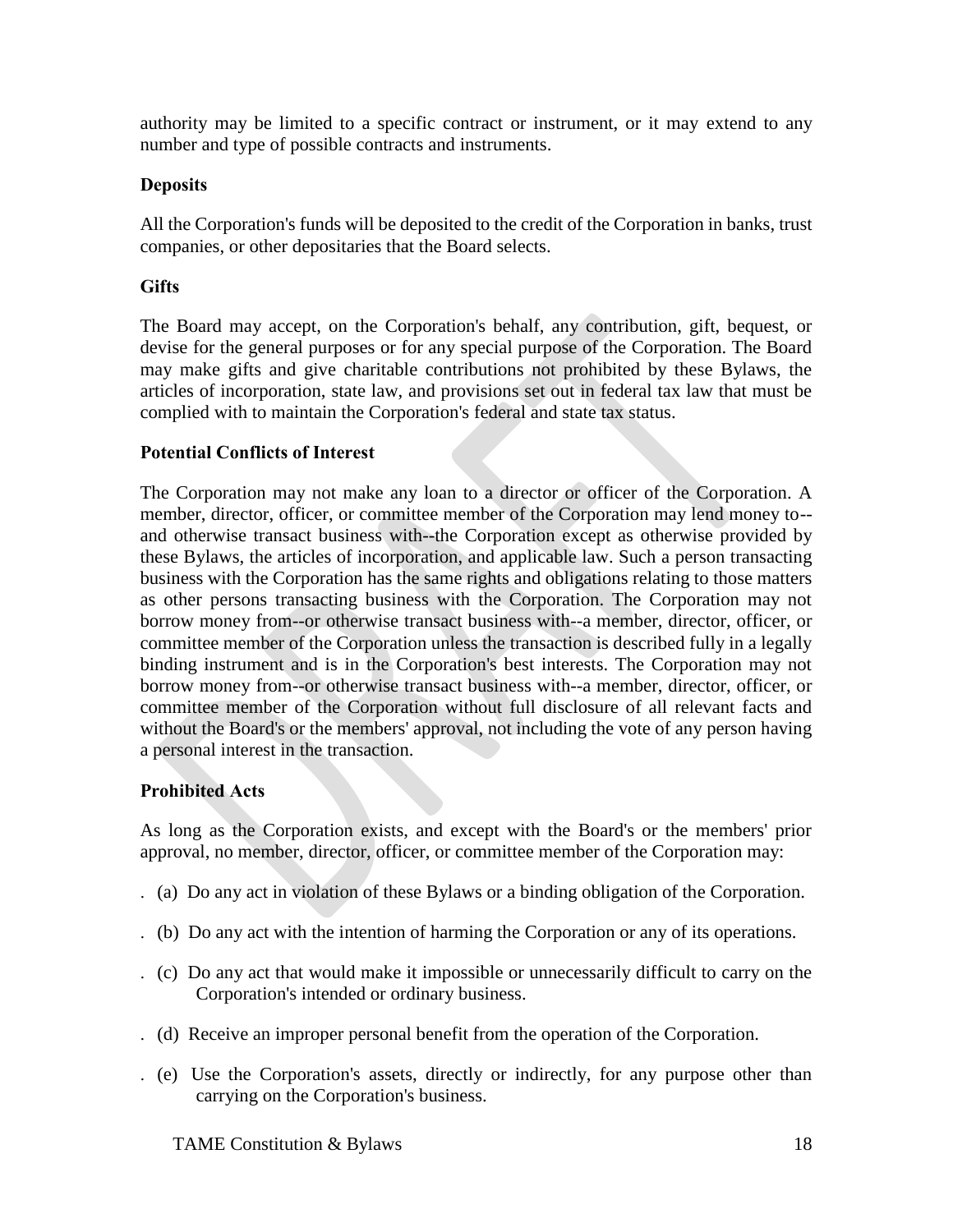- . (f) Wrongfully transfer or dispose of Corporation property, including intangible property such as good will.
- . (g) Use the Corporation's name (or any substantially similar name) or any trademark or trade name adopted by the Corporation, except on behalf of the Corporation in the ordinary course of its business.
- . (h) Disclose any of the Corporation's business practices, trade secrets, or any other information not generally known to the business community to any person not authorized to receive it.

### **SECTION 8 BOOKS AND RECORDS**

The Corporation will keep correct and complete books and records of account. The

books and records include:

- . (a) A file-endorsed copy of all documents filed with the Texas Secretary of State relating to the Corporation, including but not limited to the articles of incorporation, and any articles of amendment, restated articles, articles of merger, articles of consolidation, and statement of change of registered office or registered agent.
- . (b) A copy of all bylaws, including these Bylaws, and any amended versions or amendments to them.
- . (c) Minutes of the proceedings of the members, Board, and committees having any of the authority of the Board.
- . (d) A list of the names and addresses of the members, directors, officers, and any committee members of the Corporation.
- . (e) A financial statement showing the Corporation's assets, liabilities, and net worth at the end of the three (3) most recent fiscal years.
- . (f) A financial statement showing the Corporation's income and expenses for the three (3) most recent fiscal years.
- . (g) All rulings, letters, and other documents relating to the Corporation's federal, state, and local tax status.
- . (h) The Corporation's federal, state, and local tax information or income-tax returns for each of the Corporation's three (3) most recent tax years. **Inspection and Copying.**  Any member, director, officer, or committee member of the Corporation may inspect and receive copies of all the corporate books and records required to be kept under the bylaws. Such a person may, by written request, inspect or receive copies if he or she has a proper purpose related to his or her interest in the Corporation. He or she may do so through his or her attorney or other duly authorized representative. The inspection may take place at a reasonable time, no later than ten (10) business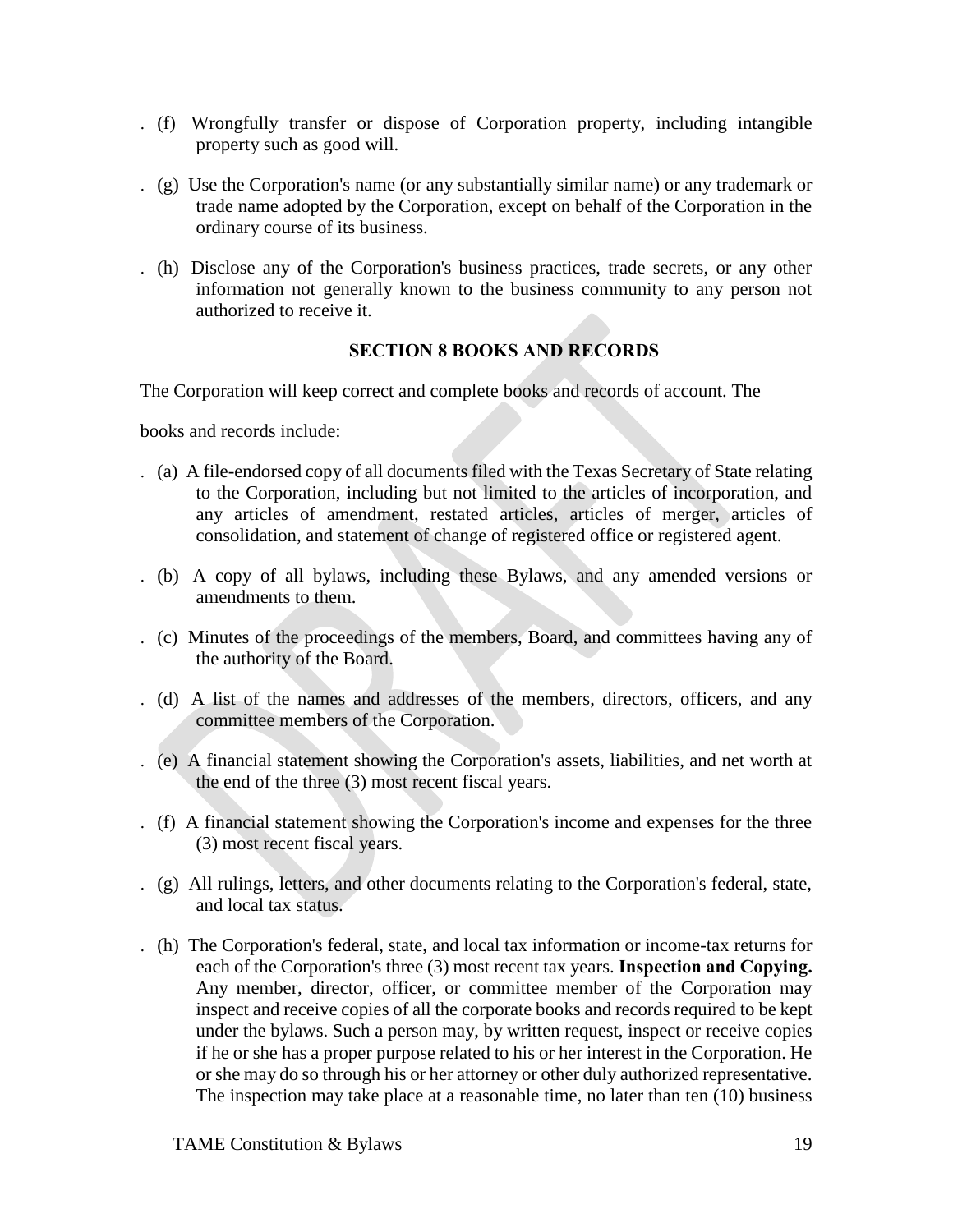days after the Corporation receives a proper written request. The Board may establish reasonable copying fees, which may cover the cost of materials and labor but may not exceed \$0.20 cents per page. The Corporation will provide requested copies of books or records no later than ten (10) working days after receiving a proper written request.

#### **Audits**

Any Director/Officer may have an audit conducted of the Corporation's books. That Director bears the expense of the audit unless the Directors vote to authorize payment of audit expenses. The member requesting the audit may select the accounting firm to conduct it. A Director may not exercise these rights so as to subject the Corporation to an audit more than once in any fiscal year.

### **SECTION 9 FISCAL YEAR**

The Corporation's fiscal year of the Corporation will begin on the first day of January and end on the last day in December in each year.

### **SECTION 10 INDEMNIFICATION**

#### **When Indemnification Is Required, Permitted, and Prohibited**

(a) The Corporation will indemnify a director, officer, member, committee member, employee, or agent of the Corporation who was, is, or may be named defendant or respondent in any proceeding as a result of his or her actions or omissions within the scope of his or her official capacity in the Corporation. For the purposes of this article, an agent includes one who is or was serving at the Corporation's request as a director, officer, partner, venturer, proprietor, trustee, partnership, joint venture, sole proprietorship, trust, employee-benefit plan, or other enterprise.

(b) The Corporation will indemnify a person only if he or she acted in good faith and reasonably believed that his or her conduct was in the Corporation's best interests. In case of a criminal proceeding, the person may be indemnified only if he or she had no reasonable cause to believe that the conduct was unlawful. The Corporation will not indemnify a person who is found liable to the Corporation or is found liable to another on the basis of improperly receiving a personal benefit from the Corporation. A person is conclusively considered to have been found liable in relation to any claim, issue, or matter if the person has been adjudged liable by a court of competent jurisdiction and all appeals have been exhausted. Termination of a proceeding by judgment, order, settlement, conviction, or on a plea of nolo contendere or its equivalent does not necessarily preclude indemnification by the Corporation.

(c) The Corporation will pay or reimburse expenses incurred by a director, officer, member, committee member, employee, or agent of the Corporation in connection with the person's appearance as a witness or other participation in a proceeding involving or affecting the Corporation when the person is not a named defendant or respondent in the proceeding.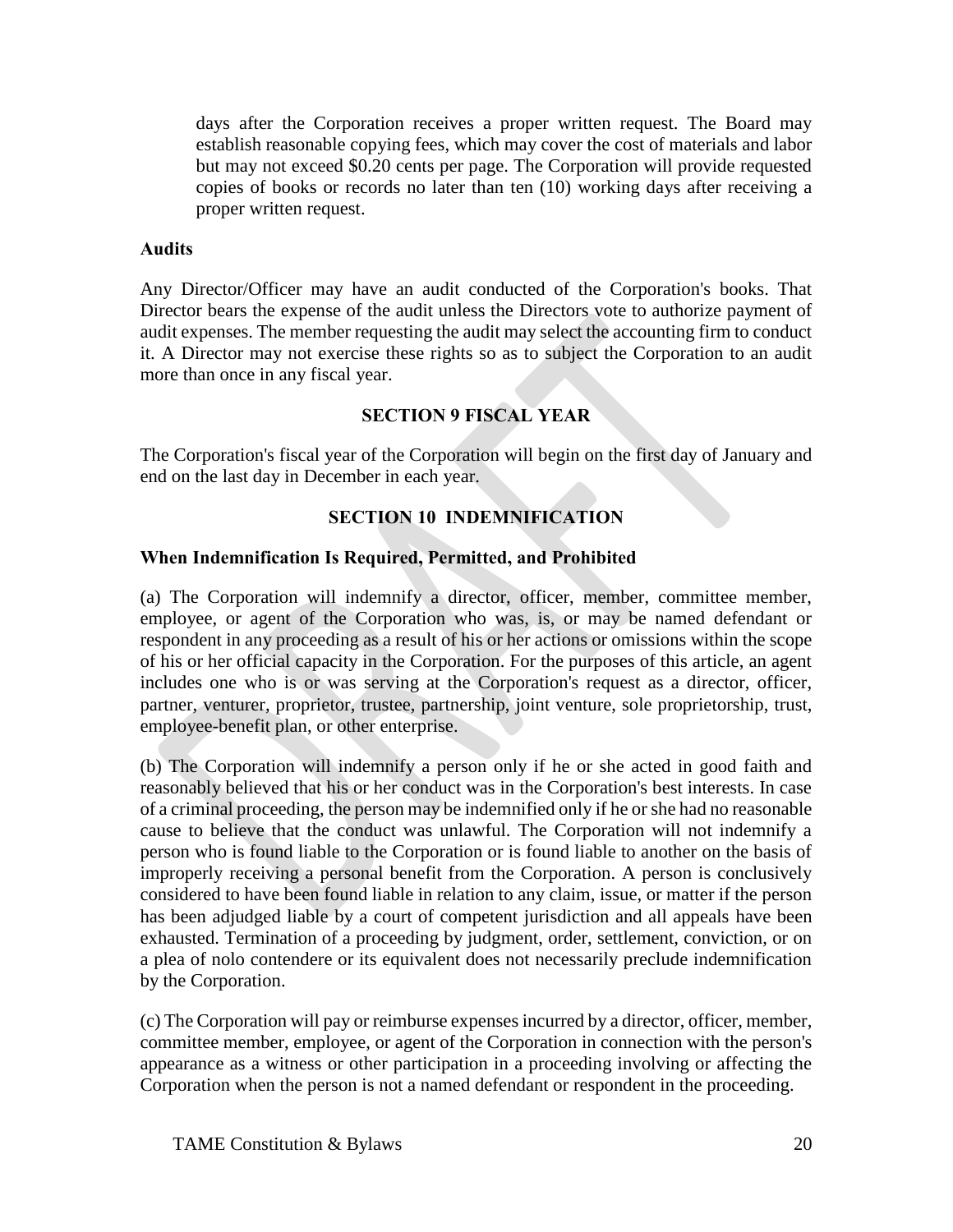(d) In addition to the situations otherwise described in this paragraph, the Corporation may indemnify a director, officer, member, committee member, employee, or agent of the Corporation to the extent permitted by law. However, the Corporation will not indemnify any person in any situation in which indemnification is prohibited.

(e) The corporation may advance expenses incurred or to be incurred in the defense of a proceeding to a person who might be eventually be entitled to indemnification, even though there has been no final disposition of the proceeding. Advancement of expenses may occur only when the procedural conditions specified in paragraph 10.03(c), below, have been satisfied. Furthermore, the Corporation will never advance expenses to a person before final disposition of a proceeding if the person is a named defendant or respondent in an proceeding brought by the Corporation or one or more members or if the person is alleged to have improperly received a personal benefit or committed other willful or intentional misconduct.

# **Extent and Nature of Indemnity**

The indemnity permitted under these Bylaws includes indemnity against judgments, penalties, (including excise and similar taxes), fines, settlements, and reasonable expenses (including attorney's fees) actually incurred in connection with the proceeding. If the proceeding was brought by or on behalf of the Corporation, the indemnification is limited to reasonable expenses actually incurred by the person in connection with the proceeding.

### **Procedures Relating to Indemnification Payments**

(a) Before the Corporation may pay any indemnification expenses (including attorney's fees), the Corporation must specifically determine that indemnification is permissible, authorize indemnification, and determine that expenses to be reimbursed are reasonable, except as provided in subparagraph (c), below. The Corporation may make these determinations and decisions by any one of the following procedures:

(i) Majority vote of a quorum consisting of directors who, at the time of the vote, are not named defendants or respondents in the proceeding.

(ii) If such a quorum cannot be obtained, by a majority vote of a committee of the Board, designated to act in the matter by a majority vote of all directors, consisting solely of two or more directors who at the time of the vote are not named defendants or respondents in the proceeding.

(iii) Determination by special legal counsel selected by the Board by the same vote as provided in subparagraphs (i) or (ii), above, or if such a quorum cannot be obtained and such a committee cannot be established, by a majority vote of all directors.

<sup>(</sup>iv) Majority vote of members, excluding directors or other members who are named defendants or respondents in the proceeding.

<sup>(</sup>b) The Corporation will authorize indemnification and determine that expenses to be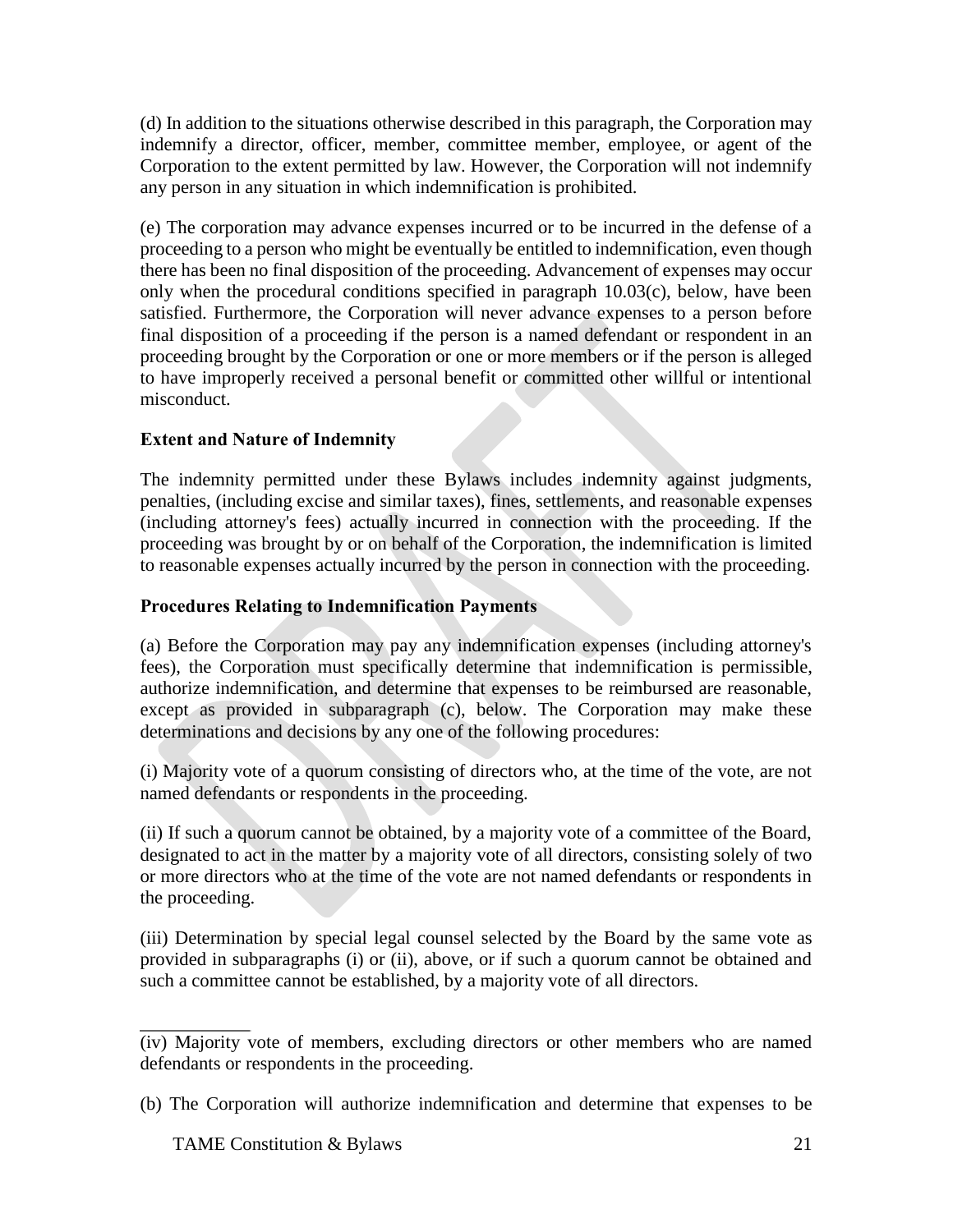reimbursed are reasonable in the same manner that it determines whether indemnification is permissible. If special legal counsel determines that indemnification is permissible, authorization of indemnification and determination of reasonableness of expenses will be made as specified by subparagraph (a)(iii), above, governing selection of special legal counsel. A provision contained in the articles of incorporation, or a resolution of members or the Board that requires the indemnification permitted by paragraph 9.01, above, constitutes sufficient authorization of indemnification even though the provision may not have been adopted or authorized in the same manner as the determination that indemnification is permissible.

(c) The Corporation will advance expenses before final disposition of a proceeding only after it determines that the facts then known would not preclude indemnification. The determination that the facts then known to those making the determination would not preclude indemnification and authorization of payment will be made in the same manner as a determination that indemnification is permissible under subparagraph (a), above.

In addition to this determination, the Corporation may advance expenses only after it receives a written affirmation and undertaking from the person to receive the advance. The person's written affirmation will state that he or she has met the standard of conduct necessary for indemnification under these Bylaws. The written undertaking will provide for repayment of the amounts advanced by the Corporation if it is ultimately determined that the person has not met the requirements for indemnification. The undertaking will be an unlimited general obligation of the person, but it need not be secured and may be accepted without reference to financial ability to repay.

(d) Any indemnification or advance of expenses will be reported in writing to the Corporation's members. The report will be made with or before the notice or waiver of notice of the next membership meeting, or with or before the next submission to members of a consent to action without a meeting. In any case, the report will be sent within the 12 month period immediately following the date of the indemnification or advance.

### **SECTION 11. NOTICES**

### **Notice by Mail**

Any notice required or permitted by these Bylaws to be given to a member, director, officer, or member of a committee of the Corporation may be given by legal form of communication, including but not limited to, e-mail  $& U.S.$  Mail.. If mailed, a notice is deemed delivered when deposited in the mail addressed to the person at his or her address as it appears on the corporate records, with postage prepaid. A person may change his or her address in the corporate records by giving written notice of the change to the secretary of the corporation.

### **Signed Waiver of Notice**

Whenever any notice is required by law or under the articles of incorporation or these Bylaws, a written waiver signed by the person entitled to receive such notice is considered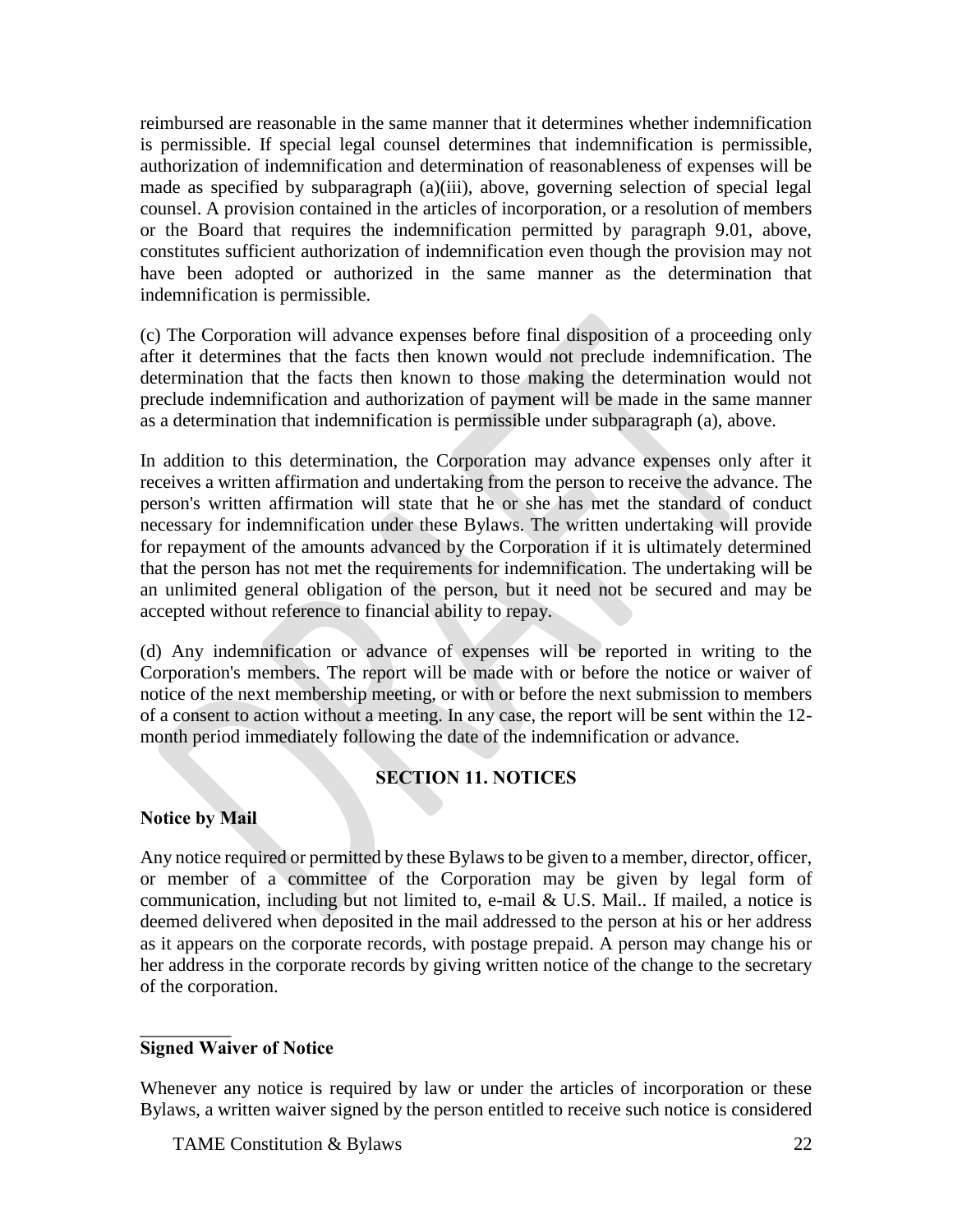the equivalent to giving the required notice. A waiver of notice is effective whether signed before or after the time stated in the notice being waived.

#### **Waiving Notice by Attendance**

A person's attendance at a meeting constitutes waiver of notice of the meeting unless the person attends for the express purpose of objecting to the transaction of any business because the meeting was not lawfully called or convened.

### **SECTION 12. SPECIAL PROCEDURES CONCERNING MEETINGS**

#### **Meeting by Telephone**

The Board of Directors, and any committee of the Corporation may hold a meeting by telephone conference-call procedures. In all meetings held by telephone, matters must be arranged in such a manner that all persons participating in the meeting can hear each other; the notice of a meeting by telephone conference must state the fact that the meeting will be held by telephone as well as all other matters required to be included in the notice; and a person's participating in a conference-call meeting constitutes his or her presence at the meeting.

### **Decision Without Meeting**

Any decision required or permitted to be made at a meeting of the members, Board, or any committee of the Corporation may be made without a meeting. A decision without a meeting may be made if a written consent to the decision is signed by all the persons entitled to vote on the matter. The original signed consents will be placed in the Corporation minute book and kept with the corporate records.

Furthermore, in accordance with the articles of incorporation, action may be taken without a meeting when there are signed written consents by the number of members, directors, or committee members whose votes would be necessary to take action at a meeting at which all such persons entitled to vote were present and voted. Each written consent must be signed and bear the date of signature of the person signing it. An email, letter or similar transmission by a member, director, or committee member, or a photographic, facsimile, or similar reproduction of a signed writing, will be treated as an original being signed by the member, director, or committee member.

Consents must be delivered to the Corporation. A consent signed by fewer than all members, directors, or committee members is not effective to take the intended action unless the required number of consents are delivered to the Corporation within 60 days after the date that the earliest-dated consent was delivered to the Corporation. Delivery must be made by hand, or by certified or registered mail, return receipt requested. The delivery may be made to the Corporation's registered office, registered agent, principal place of business, transfer agent, registrar, exchange agent, or an officer or agent having custody of books in which the relevant proceedings are recorded. If the delivery is made to the Corporation's principal place of business, the consent must be addressed to the president or principal executive officer.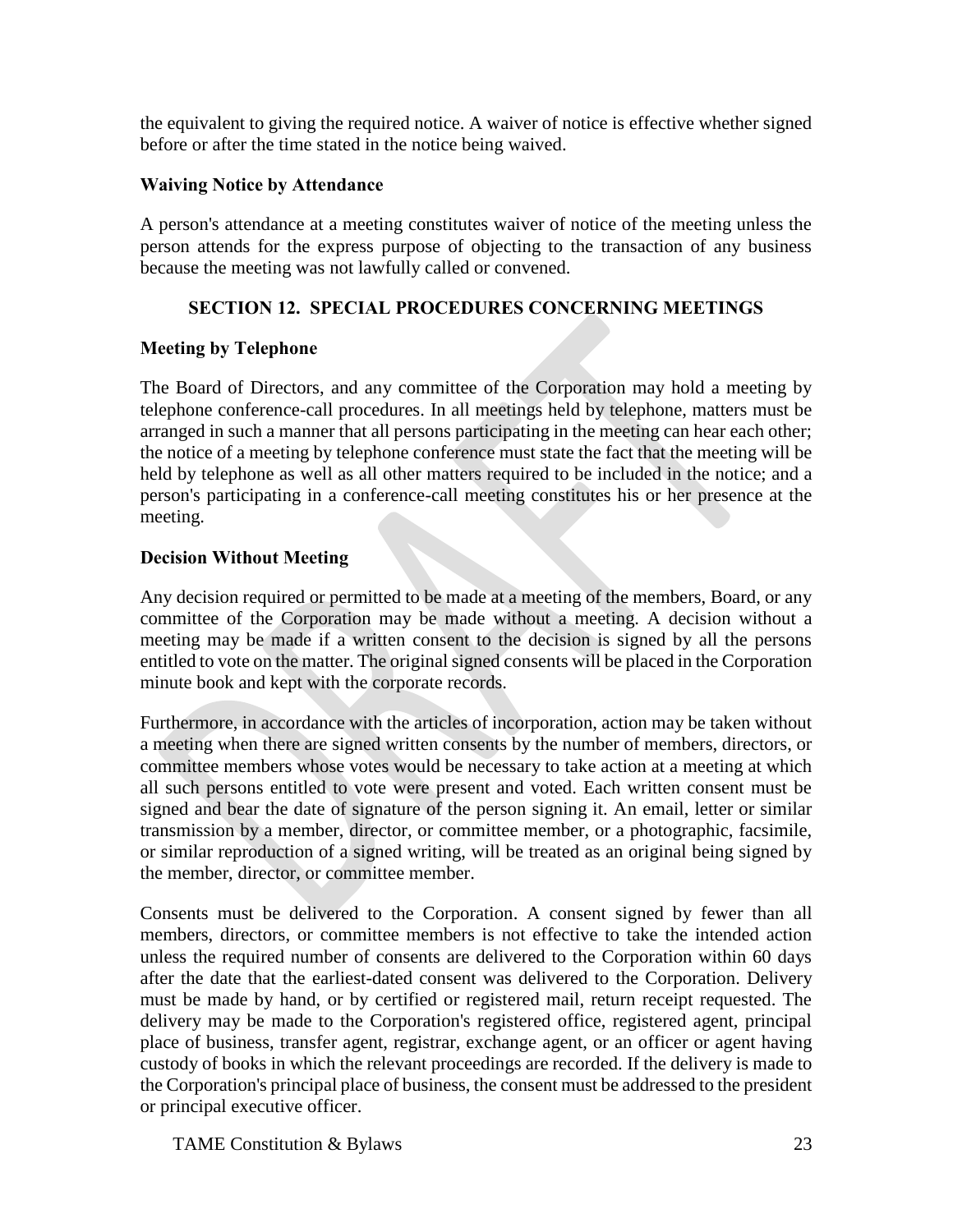The Corporation will give prompt notice of the action taken to persons who do not sign consents. If the action taken requires documents to be filed with the secretary of state, the filed documents will indicate that these written consent procedures were followed to authorize the action and filing.

#### **SECTION 13. AMENDING BYLAWS**

These Bylaws may be altered, amended, or repealed by the Board of Directors. New bylaws may be adopted either by the membership or the Board of Directors.

The following types of bylaw amendments may be adopted only by the members: (a) Setting or changing the authorized number of Directors. (b) Changing from a fixed number to a variable number of directors or vice versa. (c) Increasing or extending the directors' terms. (d) Increasing the quorum for membership meetings.(e) Repealing, restricting, creating, expanding, or otherwise changing the members' proxy rights. (f) Authorizing or prohibiting cumulative voting.

### **SECTION 14 MISCELLANEOUS PROVISIONS**

#### **Legal Authorities Governing Construction of Bylaws**

These Bylaws will be construed under Texas law. All references in these Bylaws to statutes, regulations, or other sources of legal authority will refer to the authorities cited, or their successors, as they may be amended from time to time.

#### **Legal Construction**

To the greatest extent possible, these Bylaws shall be construed to conform to all legal requirements and all requirements for obtaining and maintaining all tax exemptions that may be available to nonprofit corporations. If any bylaw provision is held invalid, illegal, or unenforceable in any respect, the invalidity, illegality, or unenforceability will not affect any other provision, and the bylaws will be construed as if they had not included the invalid, illegal, or unenforceable provision.

#### **Headings**

The headings used in the bylaws are for convenience and may not be considered in construing the bylaws.

#### **Number**

All singular words include the plural, and all plural words include the singular.

#### **Power of Attorney**

A person may execute any instrument related to the Corporation by means of a power of attorney if an original executed copy of the power of attorney is provided to the secretary to be kept with the corporate records.